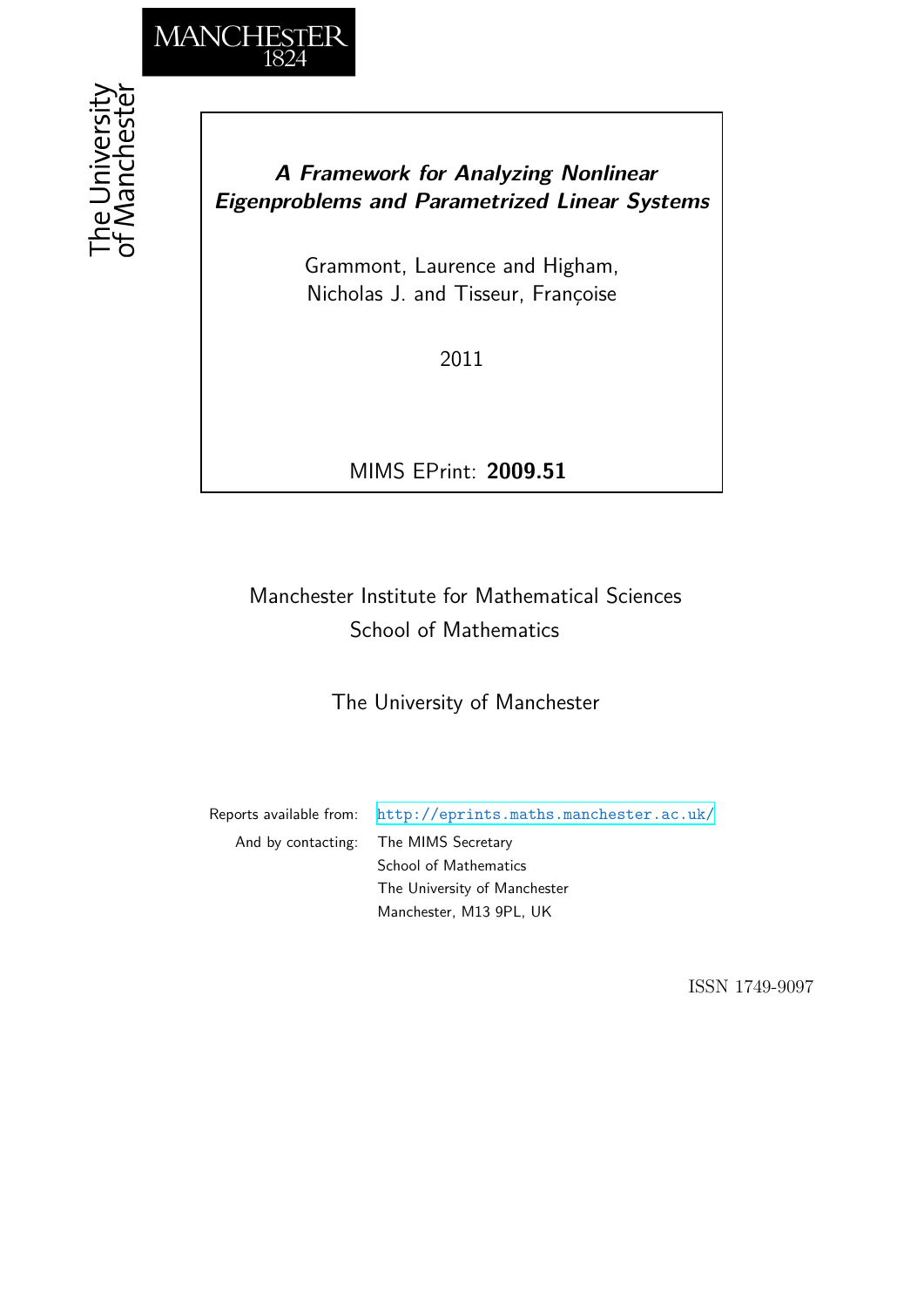### A Framework for Analyzing Nonlinear Eigenproblems and Parametrized Linear Systems<sup> $\hat{\mathbf{x}}$ </sup>

Laurence Grammont<sup>a</sup>, Nicholas J. Higham<sup>\*,b,1,2</sup>, Françoise Tisseur<sup>b,2</sup>

<sup>a</sup>LaMUSE (Laboratoire de Mathématiques de L'Université de Saint-Etienne), Université de Saint-Etienne, 23 rue du Dr Paul Michelon, 42023 Saint-Etienne Cedex 2, France  $^{b}$ School of Mathematics, The University of Manchester, Manchester, M13 9PL, UK

#### Abstract

Associated with an  $n \times n$  matrix polynomial of degree  $\ell$ ,  $P(\lambda) = \sum_{j=0}^{\ell} \lambda^{j} A_j$ , are the eigenvalue problem  $P(\lambda)x = 0$  and the linear system problem  $P(\omega)x = b$ , where in the latter case x is to be computed for many values of the parameter  $\omega$ . Both problems can be solved by conversion to an equivalent problem  $L(\lambda)z = 0$  or  $L(\omega)z = c$  that is linear in the parameter  $\lambda$  or  $\omega$ . This linearization process has received much attention in recent years for the eigenvalue problem, but it is less well understood for the linear system problem. We develop a framework in which more general versions of both problems can be analyzed, based on one-sided factorizations connecting a general nonlinear matrix function  $N(\lambda)$  to a simpler function  $M(\lambda)$ , typically a polynomial of degree 1 or 2. Our analysis relates the solutions of the original and lower degree problems and in the linear system case indicates how to choose the right-hand side  $c$  and recover the solution  $x$  from z. For the eigenvalue problem this framework includes many special cases studied in the literature, including the vector spaces of pencils  $\mathbb{L}_1(P)$  and  $\mathbb{L}_2(P)$  recently introduced by Mackey, Mackey, Mehl, and Mehrmann and a class of rational problems. We use the framework to investigate the conditioning and stability of the parametrized linear system  $P(\omega)x = b$  and thereby study the effect of scaling, both of the original polynomial and of the pencil  $L$ . Our results identify situations in which scaling can potentially greatly improve the conditioning and stability and our numerical results show that dramatic improvements can be achieved in practice.

Key words: nonlinear eigenvalue problem, polynomial eigenvalue problem, rational eigenvalue problem, linearization, quadratization, parametrized linear system, backward error, scaling, companion form 2000 MSC: 15A18, 65F15

<sup>✩</sup>Version of December 4, 2009.

<sup>∗</sup>Corresponding author.

Email addresses: Laurence.Grammont@univ-st-etienne.fr (Laurence Grammont),

higham@ma.man.ac.uk (Nicholas J. Higham), ftisseur@ma.man.ac.uk (Françoise Tisseur)

<sup>&</sup>lt;sup>1</sup>The work of this author was supported by a Royal Society-Wolfson Research Merit Award and by Engineering and Physical Sciences Research Council grant EP/E050441/1 (CICADA: Centre for Interdisciplinary Computational and Dynamical Analysis).

<sup>&</sup>lt;sup>2</sup>The work of these authors was supported by Engineering and Physical Sciences Research Council grant EP/D079403.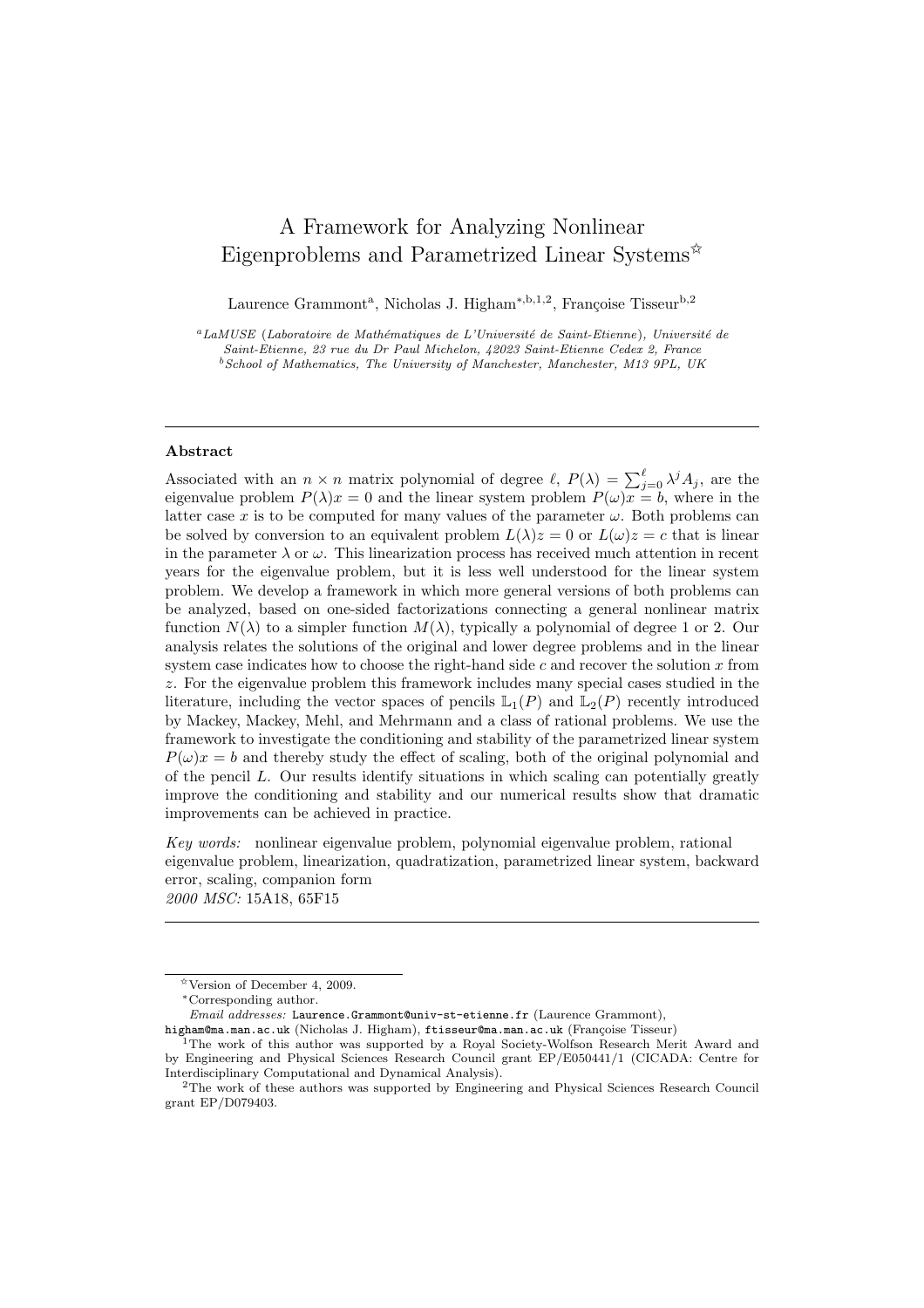#### 1. Introduction

Consider the matrix polynomial of degree  $\ell \geq 2$ ,

$$
P(\lambda) = \sum_{j=0}^{\ell} \lambda^j A_j, \qquad A_j \in \mathbb{C}^{n \times n}, \quad A_{\ell} \neq 0.
$$
 (1.1)

Associated with P are two important problems with many practical applications.

• Polynomial eigenvalue problem (PEP): find scalars  $\lambda$  and nonzero vectors x and y satisfying

$$
P(\lambda)x = 0, \quad y^*P(\lambda) = 0; \tag{1.2}
$$

x and y are right and left eigenvectors corresponding to the eigenvalue  $\lambda$ .

• Parameter-dependent linear system: find the solution  $x$  to

$$
P(\omega)x = b, \quad b \in \mathbb{C}^n,\tag{1.3}
$$

for many values of the scalar  $\omega$ , where  $\omega$  is usually either real or pure imaginary with  $|\omega| \in [\omega_l, \omega_h], \omega_l \ll \omega_h$ .

It is common in practice to reformulate these two problems into the two equivalent problems

generalized eigenvalue problem: 
$$
L(\lambda)z = 0
$$
,  $w^*L(\lambda) = 0$ , (1.4)

augmented system: 
$$
L(\omega)z = c,
$$
 (1.5)

where  $L(t) = tX + Y$  is now linear in the parameter t. In the case of (1.4) this allows standard numerical methods (e.g., the QZ algorithm or Krylov subspace methods) to be applied, whereas (1.5) opens up the possibility of employing various techniques that allow substantial savings when solving for many different  $\omega$  [24], [30], [32].

While the eigenvalue problem (1.2) and its linear equivalent are the subject of a large literature [11], [25], [35], the linear system (1.3) has received much less attention from mathematicians. The purpose of this paper is to show that the linear problems (1.4) and (1.5) can be studied in a common framework based on one-sided factorizations that relate  $P$  and  $L$ . In fact, our analysis is phrased in more general terms that make it applicable in a wide variety of situations: we replace  $P$  and  $L$  by arbitrary nonlinear matrix functions  $N$  and  $M$ , respectively, with just the restriction that  $M$  is of dimension at least as large as  $N$ . The generality of these conditions on  $N$  and  $M$  and the one-sided factorizations themselves means that the results we prove apply to many special cases, including linearization of matrix polynomials, the newer concept of quadratization of matrix polynomials [1], [23], and solution of rational eigenproblems via an appropriate form of linearization [33].

As an example, consider the quadratic  $Q(\omega) = \omega^2 A + \omega B + C$  and the associated first companion pencil

$$
C_1(\omega) = \omega \begin{bmatrix} A & 0 \\ 0 & I \end{bmatrix} + \begin{bmatrix} B & C \\ -I & 0 \end{bmatrix}.
$$
 (1.6)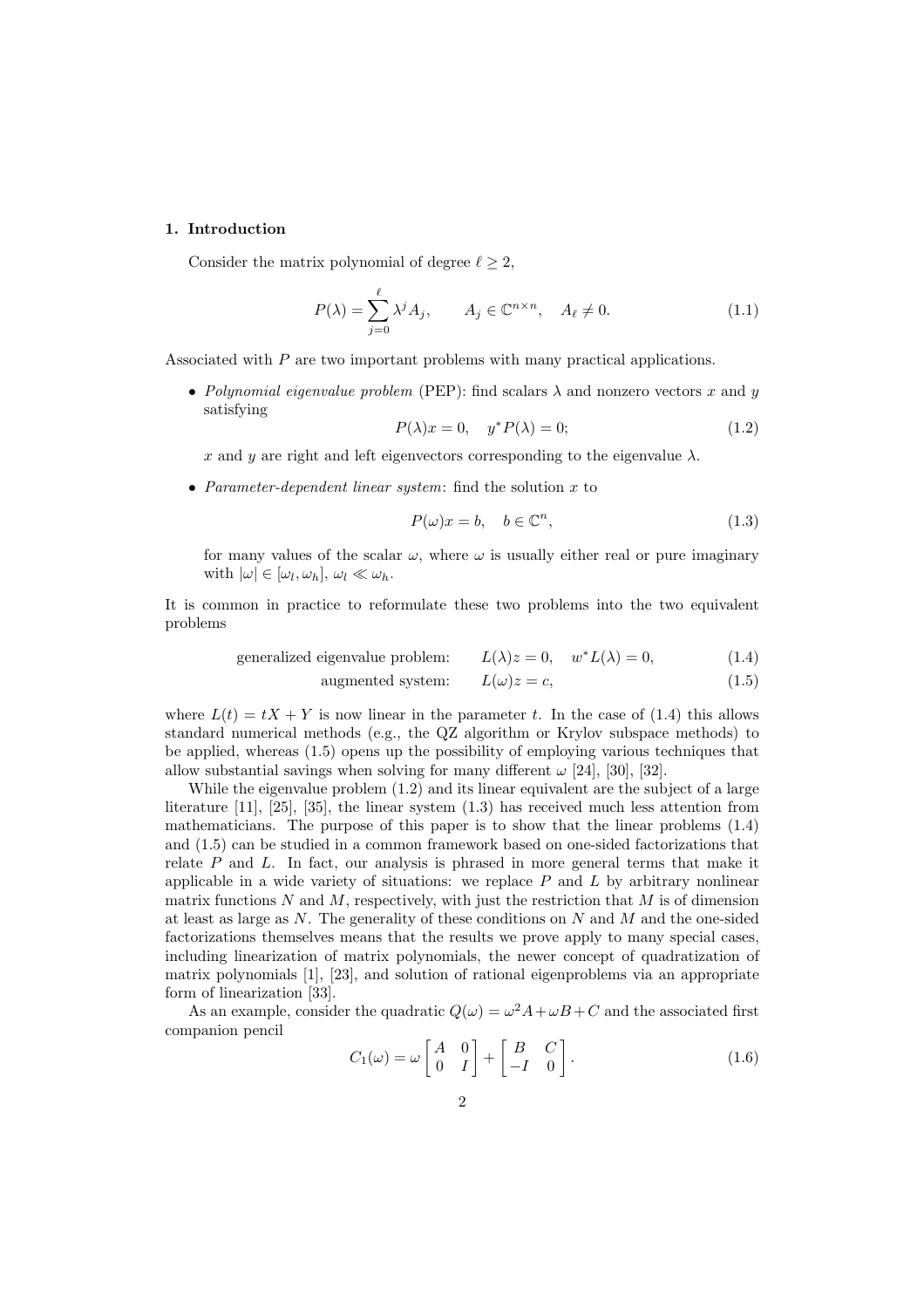The solution to  $Q(\omega)x = b$  can be obtained from the solution to the augmented system  $C_1(\omega)z = c$ , where  $c = [b^T \ 0]^T$ . Indeed,  $z = [\omega x^T \ x^T]^T$ , so x can be recovered from the first n components of z, if  $\omega \neq 0$ , or the last n components. We will show how one-sided factorizations enable a systematic generalization of this example to different degrees and different pencils  $L$  and that the factorizations permit comparisons to be made between sensitivities and backward errors for the original and augmented systems.

The plan of the paper is as follows. In Section 2 we introduce the left- and rightsided factorizations on which our analysis is based and give a variety of examples of such factorizations. In Section 3 we explain the implications of the factorizations for the eigenvalue problem, thereby generalizing recent results in the literature. We turn to the linear system problem in Section 4, where we use the factorizations to derive relations between the solutions of the original system and the augmented system and also to obtain a formula for  $P(\omega)^{-1}$  in terms of  $L(\omega)^{-1}$ . In the rest of the paper we apply our results to linear systems  $P(\omega)x = b$ . Section 5 treats perturbation theory and compares the conditioning of the original and augmented systems, while Section 6 gives an analogous treatment of the backward error. In both cases, a block scaling of the companion forms and a scaling of the original  $P$  are found to be potentially very beneficial. Numerical experiments in Section 7 confirm the value of the analysis and Section 8 contains some concluding remarks.

Finally, we define the notation used throughout this paper. By "matrix function" we mean a rectangular matrix whose elements are a (generally nonlinear) function of a scalar indeterminate,  $\lambda$ . Matrix functions are designated as follows.

- $M(\lambda)$  and  $N(\lambda)$  are matrix functions of size  $r \times r$  and  $n \times n$ , respectively, with  $r \geq n$ .
- $P(\lambda)$  is an  $n \times n$  matrix polynomial of degree  $\ell$ , as in (1.1).
- $L(\lambda)$  is an  $r \times r$  linear matrix polynomial (matrix pencil).
- $Q(\lambda)$  is an  $n \times n$  quadratic matrix polynomial.
- $R(\lambda)$  is an  $n \times n$  rational matrix function of the form

$$
R(\lambda) = P(\lambda) + \sum_{j=1}^{k} \frac{s_j(\lambda)}{q_j(\lambda)} R_j,
$$
\n(1.7)

where  $s_j(\lambda)$  and  $q_j(\lambda)$  are scalar polynomials and  $R_j \in \mathbb{C}^{n \times n}$  for all j.

#### 2. One-sided factorizations

Suppose that the matrix functions  $M(\lambda)$  and  $N(\lambda)$  are  $r \times r$  and  $n \times n$ , respectively, and satisfy one or both of the one-sided factorizations

right-sided factorization 
$$
M(\lambda)F(\lambda) = G(\lambda)N(\lambda)
$$
, (2.1)

left-sided factorization 
$$
E(\lambda)M(\lambda) = N(\lambda)H(\lambda)
$$
, (2.2)

where  $G(\lambda)$ ,  $H(\lambda)^T$ ,  $F(\lambda)$  and  $E(\lambda)^T$  are  $r \times n$  matrix functions. In the following two subsections we show that the conditions  $(2.1)$  and  $(2.2)$  cover a wide variety of situations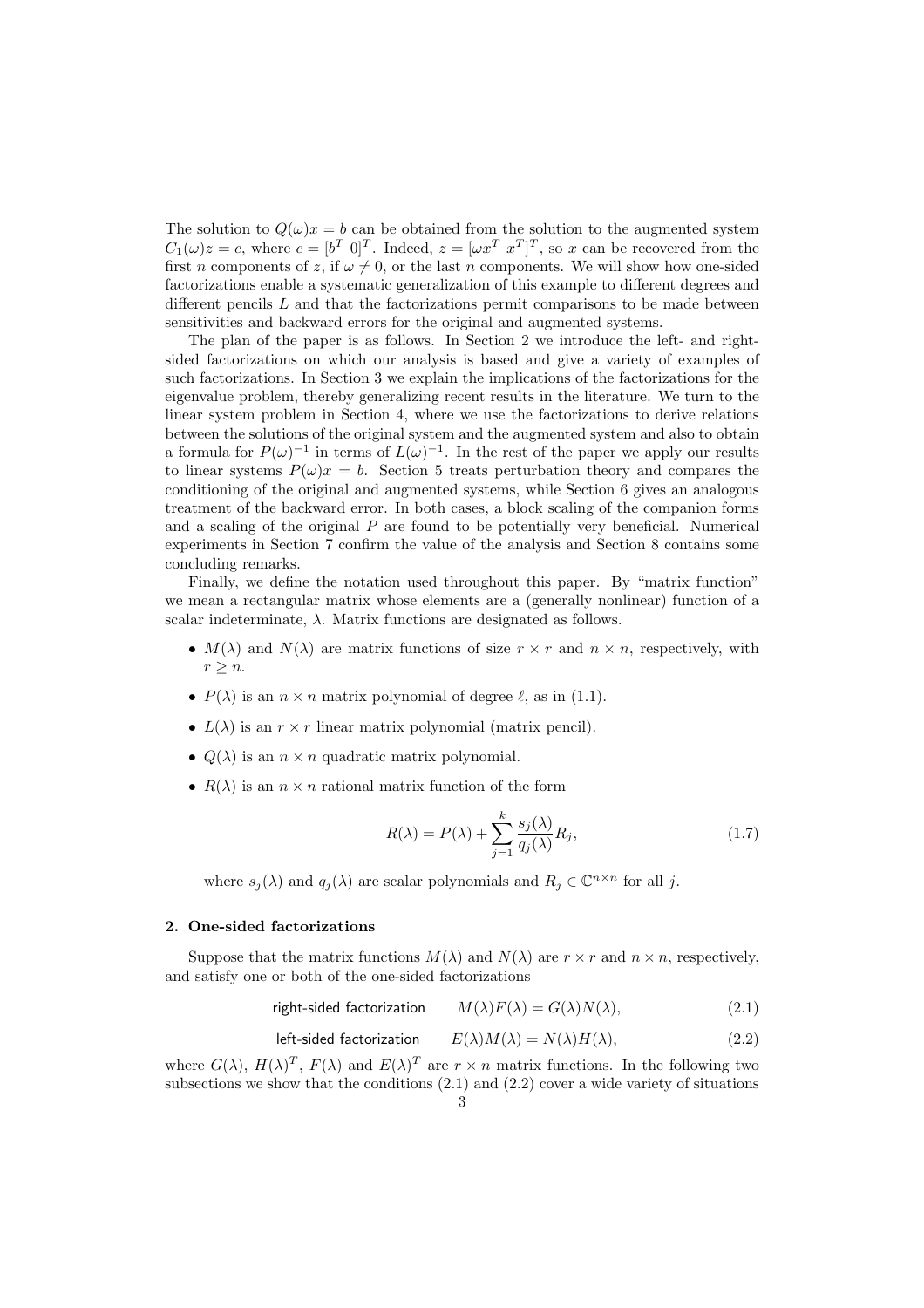and provide a convenient framework for proving relations between the nonlinear eigenproblem or parametrized problem for  $N(\lambda)$  and the corresponding problem for  $M(\lambda)$ . We are particularly interested in the situation where  $N(\lambda)$  is a matrix polynomial or matrix rational function and  $M(\lambda)$  is a linear or quadratic matrix polynomial.

#### 2.1. Matrix polynomials

In most practical applications, N is a matrix polynomial P of degree  $\ell$  as in (1.1) and  $M = L$  is a pencil. A two-sided factorization relating L and P arises in the definition of a linearization of a matrix polynomial. An  $ln \ \theta n \times ln$  pencil  $L(\lambda) = \lambda X + Y$  is a linearization of  $P$  if

$$
E_L(\lambda)L(\lambda)F_L(\lambda) = \begin{bmatrix} P(\lambda) & 0\\ 0 & I_{(\ell-1)n} \end{bmatrix}
$$
\n(2.3)

for some unimodular  $\ln \times \ln$  matrix polynomials  $E_L(\lambda)$  and  $F_L(\lambda)$  [11, Sec. 7.2], where a unimodular polynomial is one with constant, nonzero determinant. This factorization implies that  $\alpha \det(L(\lambda)) = \det(P(\lambda))$  for some nonzero constant  $\alpha$ , so that  $L(\lambda)$  and  $P(\lambda)$  are (non)singular for precisely the same values of  $\lambda$ . It is easy to show that the two-sided factorization (2.3) implies the existence of the one-sided factorizations (2.1) and (2.2). Indeed if (2.3) holds then

$$
L(\lambda)F(\lambda) \equiv L(\lambda) \cdot F_L(\lambda) \begin{bmatrix} I_n \\ 0 \end{bmatrix} = E_L(\lambda)^{-1} \begin{bmatrix} I_n \\ 0 \end{bmatrix} \cdot P(\lambda) \equiv G(\lambda)P(\lambda),
$$

where  $G(\lambda)$  is a matrix polynomial since  $\det(E_L(\lambda))$  is a constant. Similarly,

$$
E(\lambda)L(\lambda) \equiv [I_n \quad 0] E_L(\lambda) \cdot L(\lambda) = P(\lambda) \cdot [I_n \quad 0] F_L(\lambda)^{-1} \equiv P(\lambda) H(\lambda),
$$

where  $H(\lambda)$  is a matrix polynomial. However, the one-sided factorizations (2.1) or (2.2) may hold without L being a linearization, as Examples 2.5 and 2.6 below show.

The idea of using one-sided factorizations such as (2.1) and (2.2) originates with Higham, Li, and Tisseur [16], who use the conditions (2.4) in their analysis of how backward errors for  $L$  relate to those for  $P$  in the eigenvalue problem.

While the notion of linearization is of great importance, the two-sided factorization (2.3) itself is of limited use because the matrix polynomials  $E_L(\lambda)$  and  $F_L(\lambda)$  are rarely known explicitly. An advantage of the one-sided factorizations (2.1) and (2.2) is that they are often explicitly known and of a simple form.

The one-sided factorizations typically hold in the more specialized forms

$$
L(\lambda)F(\lambda) = g \otimes P(\lambda), \qquad g \in \mathbb{C}^m,
$$
\n(2.4a)

$$
E(\lambda)L(\lambda) = h^T \otimes P(\lambda), \qquad h \in \mathbb{C}^m,
$$
\n(2.4b)

where  $\otimes$  denotes the Kronecker product [27, Sec. 12.1]. These forms are special cases of  $(2.1)$  and  $(2.2)$ , as can be seen from

$$
g \otimes P(\lambda) = \begin{bmatrix} g_1 P(\lambda) \\ \vdots \\ g_m P(\lambda) \end{bmatrix} = \begin{bmatrix} g_1 I_n \\ \vdots \\ g_m I_n \end{bmatrix} P(\lambda) = (g \otimes I_n) P(\lambda) \equiv G(\lambda) P(\lambda), \tag{2.5}
$$

$$
h^T \otimes P(\lambda) = [h_1 P \dots h_m P] = P[h_1 I_n \dots h_m I_n] = P(h^T \otimes I_n) \equiv P(\lambda) H(\lambda). \quad (2.6)
$$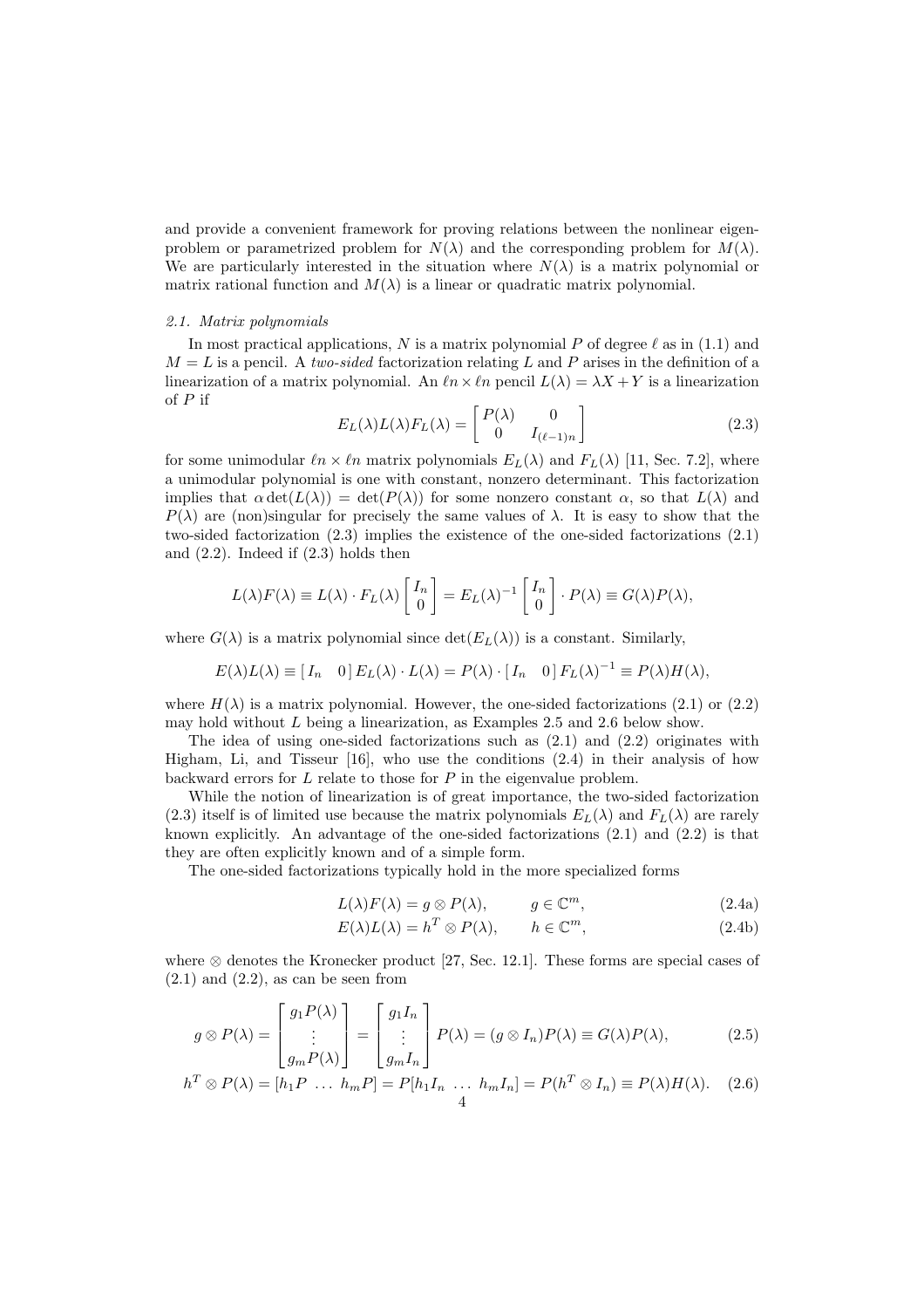Note that we are not assuming that P is regular, that is, that  $\det(P(\lambda)) \neq 0$ , since some of our results are valid for arbitrary  $P$  in  $(1.1)$ .

In the rest of this section we show that the factorizations  $(2.1)$  and  $(2.2)$  hold as identities in  $\lambda$  for many pencils  $L(\lambda)$  that appear in the literature when solving  $P(\lambda)x = 0$ or  $P(\omega)x = b$ .

**Example 2.1 (companion forms)** Associated with P are two  $ln \times ln$  companion form pencils,  $C_1(\lambda) = \lambda X_1 + Y_1$  and  $C_2(\lambda) = \lambda X_2 + Y_2$ , called the first and second companion forms [27, Sec. 14.1], respectively, where

$$
X_1 = X_2 = \text{diag}(A_\ell, I_n, \dots, I_n), \tag{2.7a}
$$

$$
Y_1 = \begin{bmatrix} A_{\ell-1} & A_{\ell-2} & \cdots & A_0 \\ -I_n & 0 & \cdots & 0 \\ \vdots & \ddots & \ddots & \vdots \\ 0 & \cdots & -I_n & 0 \end{bmatrix}, \quad Y_2 = \begin{bmatrix} A_{\ell-1} & -I_n & \cdots & 0 \\ A_{\ell-2} & 0 & \ddots & \vdots \\ \vdots & \vdots & \ddots & -I_n \\ A_0 & 0 & \cdots & 0 \end{bmatrix}.
$$
 (2.7b)

These two companion forms are always linearizations of  $P$ , even when  $P$  is not regular [9]. Note that  $C_2(\lambda) = C_1(\lambda)^8$ , where  $A^8$  denotes the block transpose of A: if  $A = (A_{ij})$ is a block  $k \times \ell$  matrix with  $m \times n$  blocks  $A_{ij}$ , the block transpose of A is the block  $\ell \times k$ matrix  $A^{\mathcal{B}}$  with  $m \times n$  blocks defined by  $(A^{\mathcal{B}})_{ij} = A_{ji}$ . With the notation

$$
\Lambda(\lambda) = \Lambda = [\lambda^{\ell-1}, \lambda^{\ell-2}, \dots, 1]^T, \tag{2.8}
$$

it is easily checked that  $C_1$  satisfies a right-sided factorization of the form  $(2.4a)$  [29],

$$
C_1(\lambda)(\Lambda \otimes I_n) = e_1 \otimes P(\lambda). \tag{2.9}
$$

Block transposing this equation yields a left-sided factorization of the form  $(2.4b)$  for  $C_2$ ,

$$
(\Lambda^T \otimes I_n)C_2(\lambda) = e_1^T \otimes P(\lambda).
$$
 (2.10)

Moreover,  $C_1$  also satisfies a left-sided factorization (2.4b). For  $\ell = 3$ , for example, we have

$$
\begin{bmatrix}\n\lambda^2 I_n & -(A_0 + \lambda A_1) & -\lambda A_0 \\
\lambda I_n & \lambda A_2 + \lambda^2 A_3 & -A_0 \\
I_n & A_2 + \lambda A_3 & A_1 + \lambda A_2 + \lambda^2 A_3\n\end{bmatrix} C_1(\lambda) = I_3 \otimes P(\lambda),
$$
\n(2.11)

whose block rows yields three different such factorizations. The corresponding relation for general  $\ell$ , and for  $C_2$ , is given in Lemma 5.4 below.

Example 2.2 (vector spaces  $\mathbb{L}_1(P)$  and  $\mathbb{L}_2(P)$ ) Two important vector spaces of  $\ell n \times$  $ln$  pencils that generalize the first and second companion forms have been studied by Mackey, Mackey, Mehl, and Mehrmann [29]. These vector spaces are defined by

$$
\mathbb{L}_1(P) = \{ L(\lambda) : L(\lambda)(\Lambda \otimes I_n) = v \otimes P(\lambda), \ v \in \mathbb{C}^{\ell} \},
$$
\n(2.12)

$$
\mathbb{L}_2(P) = \left\{ L(\lambda) : (A^T \otimes I_n)L(\lambda) = \tilde{v}^T \otimes P(\lambda), \ \tilde{v} \in \mathbb{C}^\ell \right\},\tag{2.13}
$$

with  $\Lambda$  as in (2.8). From (2.9) and (2.10) we have that  $C_1 \in \mathbb{L}_1(P)$  and  $C_2 \in \mathbb{L}_2(P)$ . Almost all pencils in  $\mathbb{L}_1(P)$  and  $\mathbb{L}_2(P)$  are linearizations of P [29, Prop. 3.12, Thm. 4.7],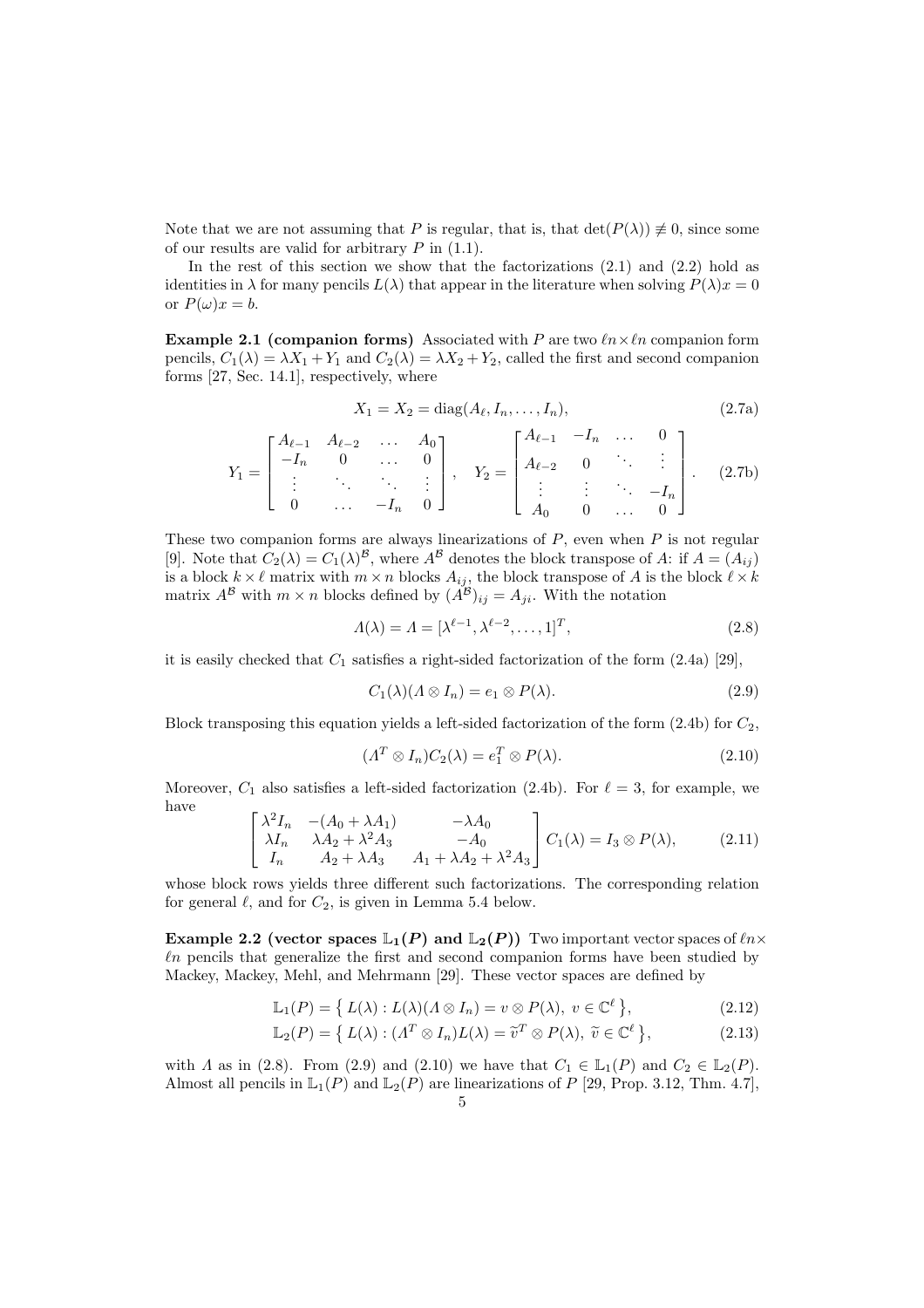even if P is not regular [9, Thm. 4.4], and if  $L(\lambda) \in \mathbb{L}_1(P)$  with vector v then  $L(\lambda)^{\mathcal{B}} \in$  $\mathbb{L}_2(P)$  with vector  $\widetilde{v} = v$  [17, Thm. 2.2]. From the definition of these spaces we have that (2.4a) and (2.4b) hold for all pencils in  $\mathbb{L}_1(P)$  and  $\mathbb{L}_2(P)$ , respectively.

Example 2.3 (linearizations of Antoniou and Vologiannidis) With the notation

$$
M_0 = \text{diag}(-I_{n(\ell-1)}, A_0), \quad M_{\ell} = \text{diag}(A_{\ell}, I_{(\ell-1)n}),
$$
  

$$
M_j = \text{diag}\left(I_{n(j-1)}, \begin{bmatrix} -A_{\ell-j} & I_n \\ I_n & 0 \end{bmatrix}, I_{(\ell-j-1)}\right), \quad j = 1: \ell - 1
$$

and any four ordered sets of indices  $\mathcal{I}_k = \{i_{k,1}, i_{k,2}, \ldots, i_{k,n_k}\}, k = 1, 4$ , such that  $\mathcal{I}_i \cap \mathcal{I}_j = \emptyset$  for  $i \neq j$  and  $\cup_{k=1}^4 \mathcal{I}_k = \{1, 2, \ldots, \ell-1\}$ , Antoniou and Vologiannidis [3] show that for regular  $P$  the matrix pencil

$$
L(\lambda) = \lambda M_{\mathcal{I}_1}^{-1} M_\ell M_{\mathcal{I}_2}^{-1} + M_{\mathcal{I}_3} M_0 M_{\mathcal{I}_4}
$$
\n(2.14)

is a linearization of P, where  $M_{\mathcal{I}_k} = M_{i_{k,1}} M_{i_{k,2}} \ldots M_{i_{k,n_k}}$  for  $\mathcal{I}_k \neq \emptyset$ . In fact, L is a linearization even when P is not regular [8]. The first and second companion forms of  $P$ are included as special cases:

$$
\mathcal{I}_i = \emptyset, \quad i = 1, 2, 4, \quad \mathcal{I}_3 = \{\ell - 1, \ldots, 1\}, \quad L(\lambda) = \lambda M_\ell - M_{\ell - 1} \ldots M_1 M_0 \equiv C_1(\lambda), \n\mathcal{I}_i = \emptyset, \quad i = 1, 2, 3, \quad \mathcal{I}_4 = \{1, \ldots, \ell - 1\}, \quad L(\lambda) = \lambda M_\ell - M_0 M_1 \cdots M_{\ell - 1} \equiv C_2(\lambda),
$$

For quadratics  $Q(\lambda) = \lambda^2 A_2 + \lambda A_1 + A_0$ , (2.14) yields four different linearizations that belong to either  $\mathbb{L}_1(Q)$  or  $\mathbb{L}_2(Q)$ , and hence have factorizations (2.4a) or (2.4b), respectively:

$$
L_1(\lambda) = \lambda M_1^{-1} M_2 + M_0 = \lambda \begin{bmatrix} 0 & I \\ A_2 & A_1 \end{bmatrix} + \begin{bmatrix} -I & 0 \\ 0 & A_0 \end{bmatrix} \in \mathbb{L}_1(Q) \text{ with vector } v = e_2,
$$
  
\n
$$
L_2(\lambda) = \lambda M_2 M_1^{-1} + M_0 = L_1(\lambda)^B \in \mathbb{L}_2(Q) \text{ with vector } v = e_2,
$$
  
\n
$$
L_3(\lambda) = \lambda M_2 + M_1 M_0 \equiv C_1(\lambda), \qquad L_4(\lambda) = \lambda M_2 + M_0 M_1 \equiv C_2(\lambda).
$$

For  $\ell > 2$ , the linearizations in (2.14) do not all belong to  $\mathbb{L}_1(Q)$  or  $\mathbb{L}_2(Q)$ .

Example 2.4 (linearizations of Amiraslani, Corless, and Lancaster) Consider a sequence of polynomials  $\{\phi_j(\lambda)\}_{j=0}^{\infty}$  with  $\phi_0(\lambda) \equiv 1$  and  $\phi_j(\lambda)$  of degree j satisfying a three-term recurrence relation and rewrite the  $n \times n$  regular matrix polynomial  $P(\lambda)$  of degree  $\ell$  as

$$
P(\lambda) = \phi_{\ell}(\lambda)B_{\ell} + \dots + \phi_1(\lambda)B_1 + \phi_0(\lambda)B_0.
$$
\n(2.15)

Amiraslani, Corless, and Lancaster [2] construct pencils  $L(\lambda) = \lambda X + Y$  that are defined in terms of the  $B_i$  and the coefficients of the recurrence and are linearizations of P. They satisfy (2.4b) with

$$
E(\lambda) = \Phi^T(\lambda) \otimes I, \quad h^T = \alpha_{\ell - 1} e_{\ell}^T,
$$
\n(2.16)

where  $\Phi(\lambda)^T = [\phi_0(\lambda), \phi_1(\lambda), \dots, \phi_{\ell-1}(\lambda)]$  and  $\alpha_{\ell-1} \neq 0$  is the leading coefficient of  $\phi_{\ell-1}(x)$ .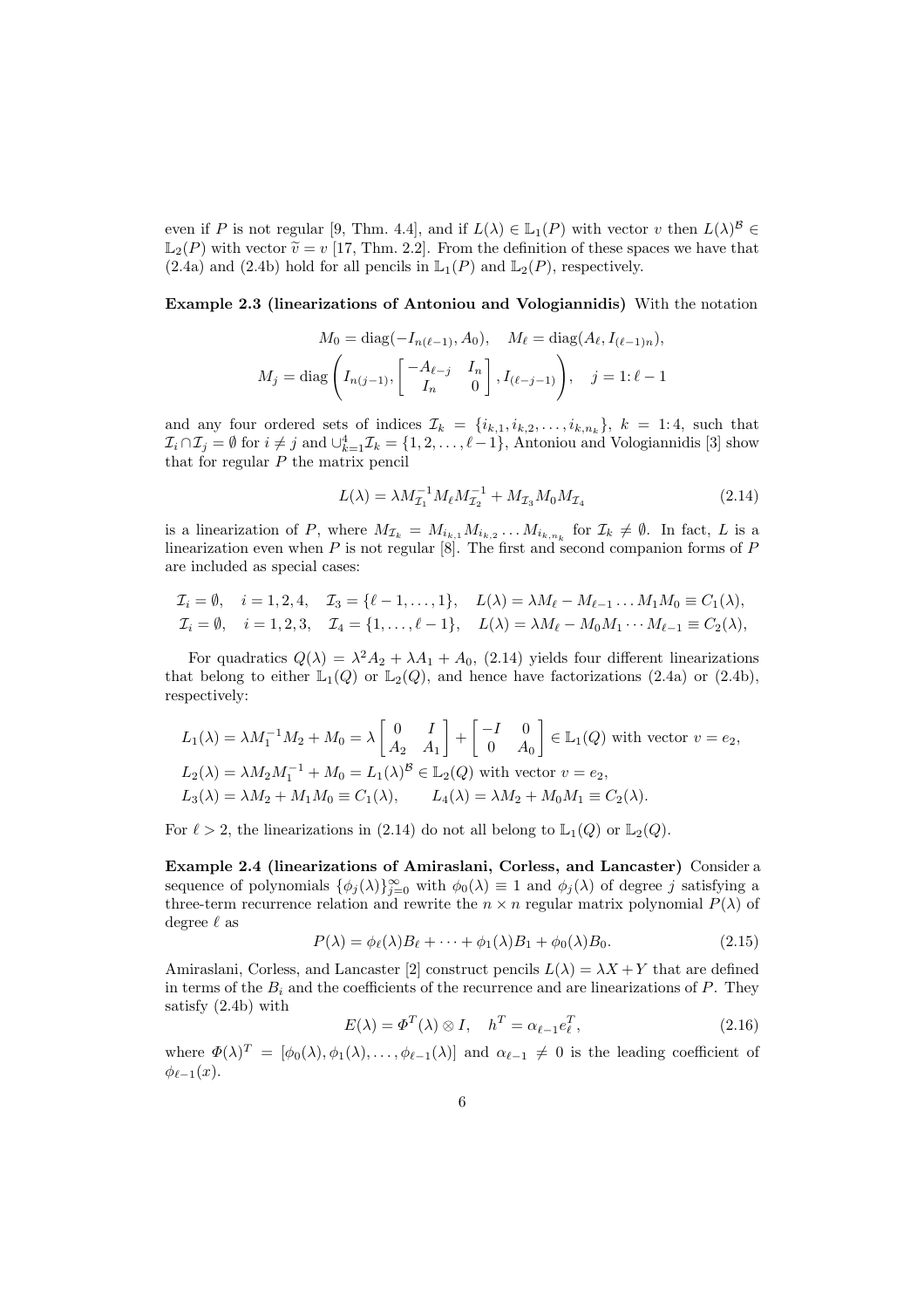**Example 2.5 (factorization of P)** One approach to our two problems  $(1.2)$  and  $(1.3)$ is to try to factorize the matrix polynomial P. Consider the quadratic case  $(\ell = 2)$ . If a solvent can be found, that is, a matrix  $S \in \mathbb{C}^{n \times n}$  such that  $P(S) = A_2S^2 + A_1S +$  $A_0 = 0$ , then  $P(\lambda) = (\lambda A_2 + A_1 + A_2 S)(\lambda I - S)$  and clearly both (2.1) and (2.2) hold with  $r = n$  and  $G(\lambda) = H(\lambda) \equiv I_n$ . This factorization approach is the basis of some numerical methods for solving the PEP (1.2): they compute a solvent and thereby reduce the problem to solving one standard eigenvalue problem and one generalized eigenvalue problem [13], [15]. Note that this example is rather different from the others: neither factor is a linearization, as it does not have the correct dimensions to satisfy (2.3). Moreover, unlike in the examples above,  $E(\lambda)$  and  $F(\lambda)$  here are rank deficient for certain  $\lambda$ , namely half of the eigenvalues of P.

Example 2.6 (quadratization of  $P$ ) A quadratization of a matrix polynomial  $P$  of even degree  $\ell = 2d > 2$  is a quadratic matrix polynomial Q that is unimodularly equivalent to  $\begin{bmatrix} P & 0 \\ 0 & I \end{bmatrix}$  for an appropriately sized identity matrix I. Quadratizations are of particular interest for structured polynomials P when a correspondingly structured Q can be found and efficient numerical methods are available for  $Q$  (see, for example, [12], [22]), or when there is no structured linearization in the class of interest (for examples of which see [28]). For regular palindromic matrix polynomials of even degree, Huang, Lin, and Su [23] show how to build palindromic quadratizations that satisfy one-sided factorizations of the form (2.4a) and (2.4b). As an example, the ∗-palindromic quartic polynomial  $P(\lambda) = \lambda^4 A_2 + \lambda^3 A_1 + \lambda^2 A_0 + \lambda A_1^* + A_2^*$  with  $A_0^* = A_0$  and  $A_2$  nonsingular can be quadratized into

$$
Q(\lambda) = \lambda^2 \begin{bmatrix} A_1 & A_2 \\ I & 0 \end{bmatrix} + \lambda \begin{bmatrix} A_0 - I - A_2 A_2^* & 0 \\ 0 & -I \end{bmatrix} + \begin{bmatrix} A_1^* & I \\ A_2^* & 0 \end{bmatrix},
$$

which satisfies

$$
Q(\lambda) \begin{bmatrix} \lambda I \\ \lambda^2 I + A_2^* \end{bmatrix} = e_1 \otimes P(\lambda), \qquad [\lambda I \quad I + \lambda^2 A_2] Q(\lambda) = e_1^T \otimes P(\lambda).
$$

2.2. Matrix rational functions

Rational eigenproblems  $R(\lambda)x = 0$ , where the  $n \times n$  rational function  $R(\lambda)$  has the form (1.7) occur in a variety of physical applications [6], [7]. The matrices  $R_i$  are usually of low rank. Using the process of minimal realization [4, pp. 91–98] together with rankrevealing factorizations of the  $R_j$ , Su and Bai [33] show how to rewrite  $R(\lambda)$  as

$$
R(\lambda) = P(\lambda) + U(C - \lambda D)^{-1}V^*,
$$

where U and V are  $n \times m$  and C, D are  $m \times m$  and the value of m depends on the degree of the polynomials  $q_i(\lambda)$  and the rank of the matrices  $R_i$ . Now take any linearization  $L_1(\lambda) = \lambda X_1 + Y_1 \in \mathbb{L}_1(P)$  with  $v = e_1$  and premultiply  $R(\lambda)x = 0$  by  $e_1$  in the Kronecker sense to obtain

$$
(L_1(\lambda) + (e_1 \otimes U)(C - \lambda D)^{-1}(e_{\ell}^T \otimes V^*)) (A \otimes x) = 0,
$$

which becomes a linear eigenvalue problem  $L(\lambda)z = 0$  with

$$
L(\lambda) = \lambda \begin{bmatrix} X_1 & 0 \\ 0 & D \end{bmatrix} + \begin{bmatrix} Y_1 & e_1 \otimes U \\ e_\ell^T \otimes V^* & -C \end{bmatrix}, \qquad z = \begin{bmatrix} \Lambda \otimes x \\ (C - \lambda D)^{-1} V^* x \end{bmatrix}.
$$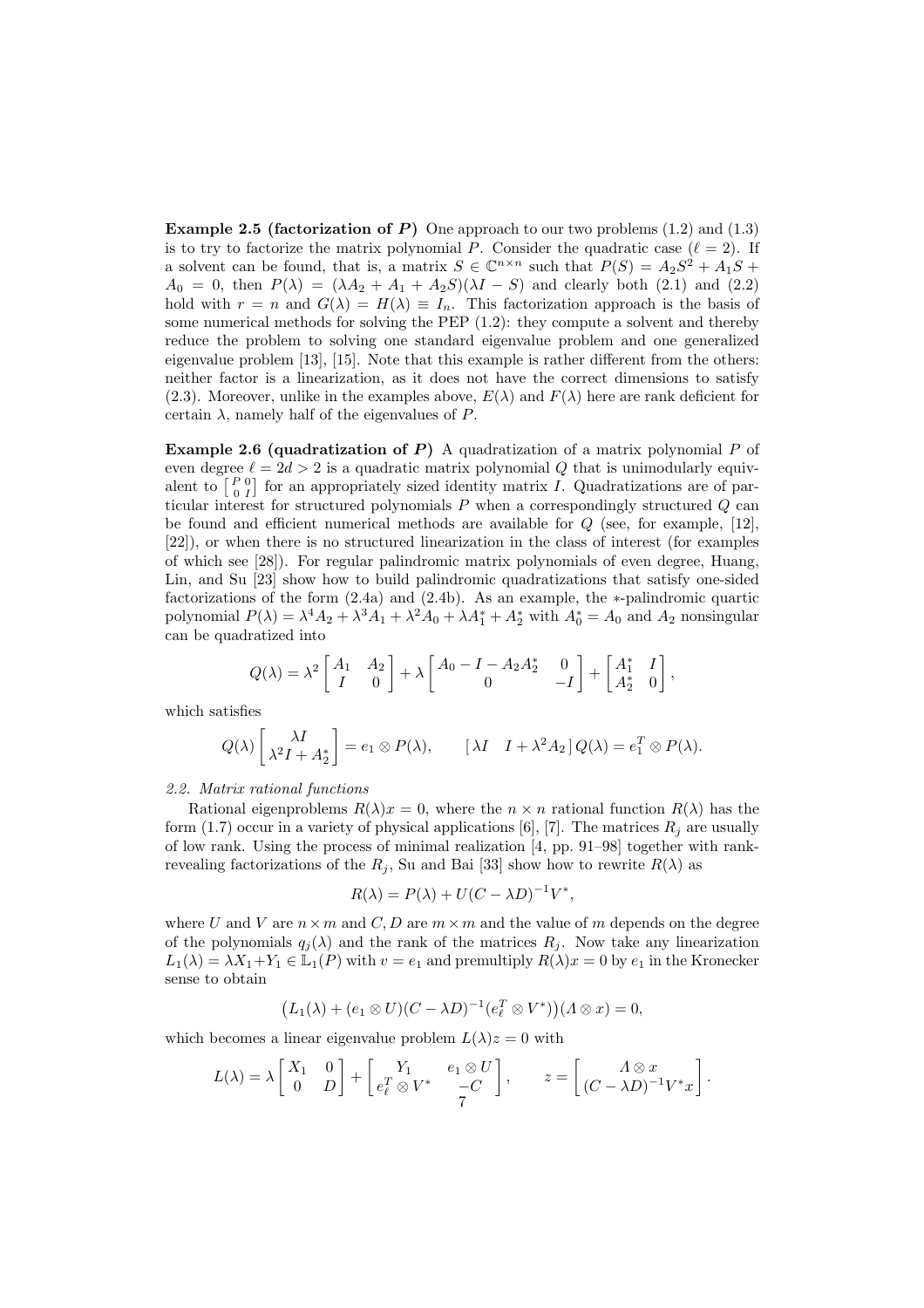It is then easy to check that (2.1) holds with

$$
M(\lambda) = L(\lambda), \quad F(\lambda) = \begin{bmatrix} \Lambda \otimes I_n \\ (C - \lambda D)^{-1} V^* \end{bmatrix}, \quad G(\lambda) = \begin{bmatrix} e_1 \otimes I_n \\ 0 \end{bmatrix}, \quad N(\lambda) = R(\lambda).
$$

#### 3. Eigenvalue and eigenvector relations

We first determine what the factorizations (2.1) and (2.2) imply about the relation between the eigensystem of  $M$  and that of  $N$ . While the spectra are not necessarily identical, there are nevertheless close connections between eigenpairs of M and eigenpairs of  $N$ , as the next result shows.

**Theorem 3.1** Let  $M(\lambda)$  and  $N(\lambda)$  be matrix functions of dimensions  $r \times r$  and  $n \times n$ . respectively, with  $r > n$ .

(a) Let  $\lambda \in \mathbb{C}$  and assume that (2.1) holds at  $\lambda$  with  $F(\lambda)$  and  $G(\lambda)$  of full rank. Then

(i)  $F(\lambda)x$  is a right eigenvector of M with eigenvalue  $\lambda$  if and only if x is a right eigenvector of N with eigenvalue  $\lambda$ .

(ii) If  $w \in \mathbb{C}^r$  is a left eigenvector of M with eigenvalue  $\lambda$  then  $G(\lambda)^*w$  is a left eigenvector of N with eigenvalue  $\lambda$  provided that it is nonzero.

(b) Let  $\lambda \in \mathbb{C}$  and assume that (2.2) holds at  $\lambda$  with  $E(\lambda)$  and  $H(\lambda)$  of full rank. Then

(i) If  $z \in \mathbb{C}^r$  is a right eigenvector of M with eigenvalue  $\lambda$  then  $H(\lambda)z$  is a right eigenvector of N with eigenvalue  $\lambda$  provided that it is nonzero.

(ii)  $E(\lambda)^*y$  is a left eigenvector of M with eigenvalue  $\lambda$  if and only if y is a left eigenvector of  $N$  with eigenvalue  $\lambda$ .

Proof. The four parts follow, respectively, from the relations

$$
M(\lambda)F(\lambda)x = G(\lambda)N(\lambda)x, \qquad w^*M(\lambda)F(\lambda) = w^*G(\lambda)N(\lambda), \tag{3.1a}
$$

$$
E(\lambda)M(\lambda)z = N(\lambda)H(\lambda)z, \qquad y^*E(\lambda)M(\lambda) = y^*N(\lambda)H(\lambda). \qquad \Box \qquad (3.1b)
$$

It is instructive to apply Theorem 3.1 to some of the examples given in the previous section, in particular when  $N(\lambda) = P(\lambda)$  is a matrix polynomial and  $M(\lambda) = L(\lambda)$  is a pencil. For  $L \in \mathbb{L}_1(P)$  and  $L \in \mathbb{L}_2(P)$  in Example 2.2 we have  $F(\lambda) = \Lambda \otimes I_n$ ,  $G(\lambda) =$  $v \otimes I$ , and  $E(\lambda) = \Lambda^T \otimes I_n$ ,  $H(\lambda) = \tilde{v}^T \otimes I$ , respectively, which are of full rank for all  $\lambda$  assuming v and  $\tilde{v}$  are nonzero, and by exploiting this special structure the conclusions of the theorem can be strengthened in two respects. First, the phrase "provided that it is nonzero" can be removed in parts (a)(ii) and (b)(i) under the assumption that  $P$  is regular. Second, under the assumptions that  $P$  is regular and  $L$  is a linearization of  $P$ , every right eigenvector of  $L$  and left eigenvector of  $P$  can be shown to be of the forms given in parts (a)(i) and (a)(ii), and similarly for (b)(i) and (b)(ii). For proofs, see [29, Thms. 3.8, 3.14, 4.4 [16, Thms. 3.2, 3.3]. It is worth noting that in the case of  $\mathbb{L}_1(P)$  and  $\mathbb{L}_2(P)$ , the eigenvector relations in parts (a)(ii) and (b)(i), respectively, of Theorem 3.1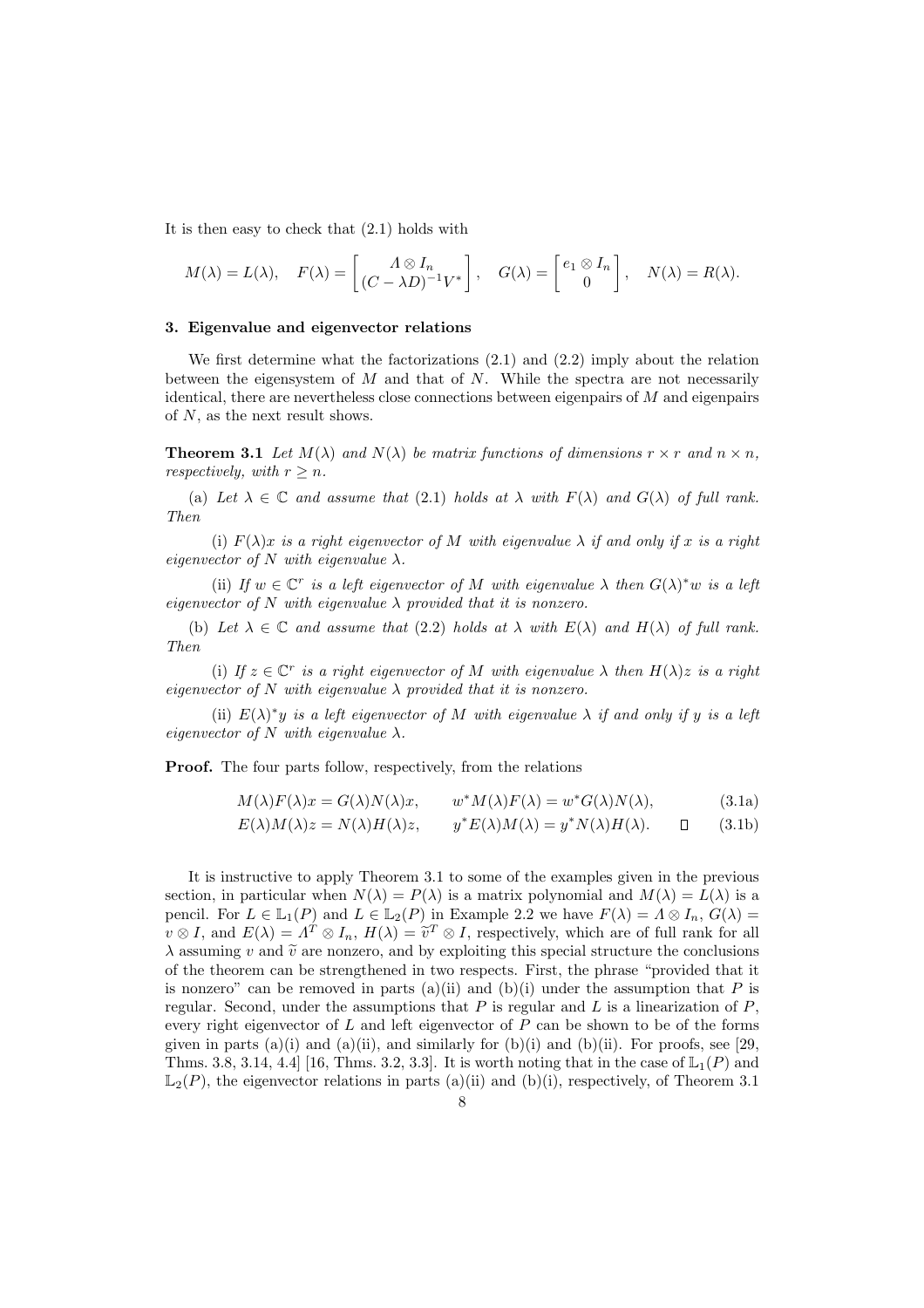are not found in [29], but were first identified in [16]. The systematic use of one-sided factorizations makes it easier to identify such relations in their full generality.

For the pencils in Example 2.4 arising from the basis of polynomials satisfying a threeterm recurrence,  $E(\lambda) = \Phi^T(\lambda) \otimes I$  has full rank for all  $\lambda$ . Moreover, since  $h^T = \alpha_{\ell-1} e_{\ell}^T$ , the vector  $H(\lambda)z = (h^T \otimes I_n)z$  in part (b)(i) of Theorem 3.1 is always nonzero. It is shown in [2] that for regular  $P$  these pencils are strong linearizations<sup>3</sup> and hence from the arguments in [16, Thm. 3.3] and [29, Thm. 3.14, 4.4] it follows that every right eigenvector of P and left eigenvector of L is of the forms given in parts (b)(i) and (b)(ii). The same results apply to the pencils for the Bernstein basis on [a, b] when  $\lambda \neq b$  [2, Sec. 4].

When  $(2.1)$  and  $(2.2)$  correspond to factorization of P (Example 2.5), the vectors  $G(\lambda)^* w$  and  $H(\lambda) z$  in parts (a)(ii) and (b)(i) are just w and z, and so are automatically nonzero. Since in a factorization  $P(\lambda) = M(\lambda)F(\lambda)$  the factors M and F may have eigenvalues in common, a stronger result is obtained (in part  $(a)(i)$ , for example) by replacing the assumption that  $F(\lambda)$  is of full rank by the assumption that x is not in the null space of  $F(\lambda)$ .

Higham, Mackey, and Tisseur [18] investigate the conditioning of linearizations from the vector space  $\mathbb{DL}(P) = \mathbb{L}_1(P) \cap \mathbb{L}_2(P)$  for regular P. The analysis in that paper can be generalized by using the conditions (2.1) and (2.2) in place of the conditions defining  $\mathbb{L}_1(P)$  and  $\mathbb{L}_2(P)$ . To indicate the key idea, let x and y denote right and left eigenvectors of  $P$  and let  $z$  and  $w$  denote right and left eigenvectors of a pencil  $L$ , all corresponding to a simple, nonzero, finite eigenvalue  $\lambda$ . Eigenvalue condition numbers are given, in the 2-norm, by the following expressions:

$$
\kappa_P(\lambda) = \frac{\left(\sum_{j=0}^{\ell} |\lambda|^j \|A_j\|_2\right) \|y\|_2 \|x\|_2}{|\lambda| |y^* P'(\lambda) x|}, \quad \kappa_L(\lambda) = \frac{\left(|\lambda| \|X\|_2 + \|Y\|_2\right) \|w\|_2 \|z\|_2}{|\lambda| |w^* L'(\lambda) z|}. \tag{3.2}
$$

These condition numbers measure the sensitivity of the eigenvalue  $\lambda$  of P and L, respectively to small perturbations of  $P$  and  $L$  measured in a normwise relative fashion [34, Thm. 5. Ideally when solving (1.2) via (1.4) we would like  $\kappa_L(\lambda) \approx \kappa_P(\lambda)$ . The following lemma shows that our factorizations (2.1) and (2.2) imply a close relation between these condition numbers.

**Lemma 3.2** Let the regular matrix polynomial P and pencil L satisfy (2.1), with  $M(\lambda) \equiv$  $L(\lambda)$ ,  $N(\lambda) \equiv P(\lambda)$ , and  $F(\lambda)$  of full rank, in a neighborhood of a finite eigenvalue  $\lambda$ of  $P$  and  $L$ . Let  $x$  be a right eigenvector of  $P$  and  $w$  be a left eigenvector of  $L$ , both corresponding to  $\lambda$ , and assume that  $y = G(\lambda)^* w \neq 0$ . Then  $z = F(\lambda)x$  is a right eigenvector of  $L$ ,  $y$  is a left eigenvector of  $P$ , and

$$
w^* L'(\lambda) z = y^* P'(\lambda) x.
$$

**Proof.** By Theorem 3.1 (a)(i),  $z = F(\lambda)x$  is a right eigenvector of L and by Theorem 3.1 (a)(ii) y is a left eigenvector of P. Differentiating  $L(\lambda)F(\lambda) = G(\lambda)P(\lambda)$  with respect to  $\lambda$  gives

$$
L'(\lambda)F(\lambda) + L(\lambda)F'(\lambda) = G'(\lambda)P(\lambda) + G(\lambda)P'(\lambda).
$$

 ${}^{3}L$  is a strong linearization of P if L is a linearization of P and revL is a linearization of revP, where rev $P(\lambda) = \lambda^{\ell} P(1/\lambda)$  [29, Def. 2.3].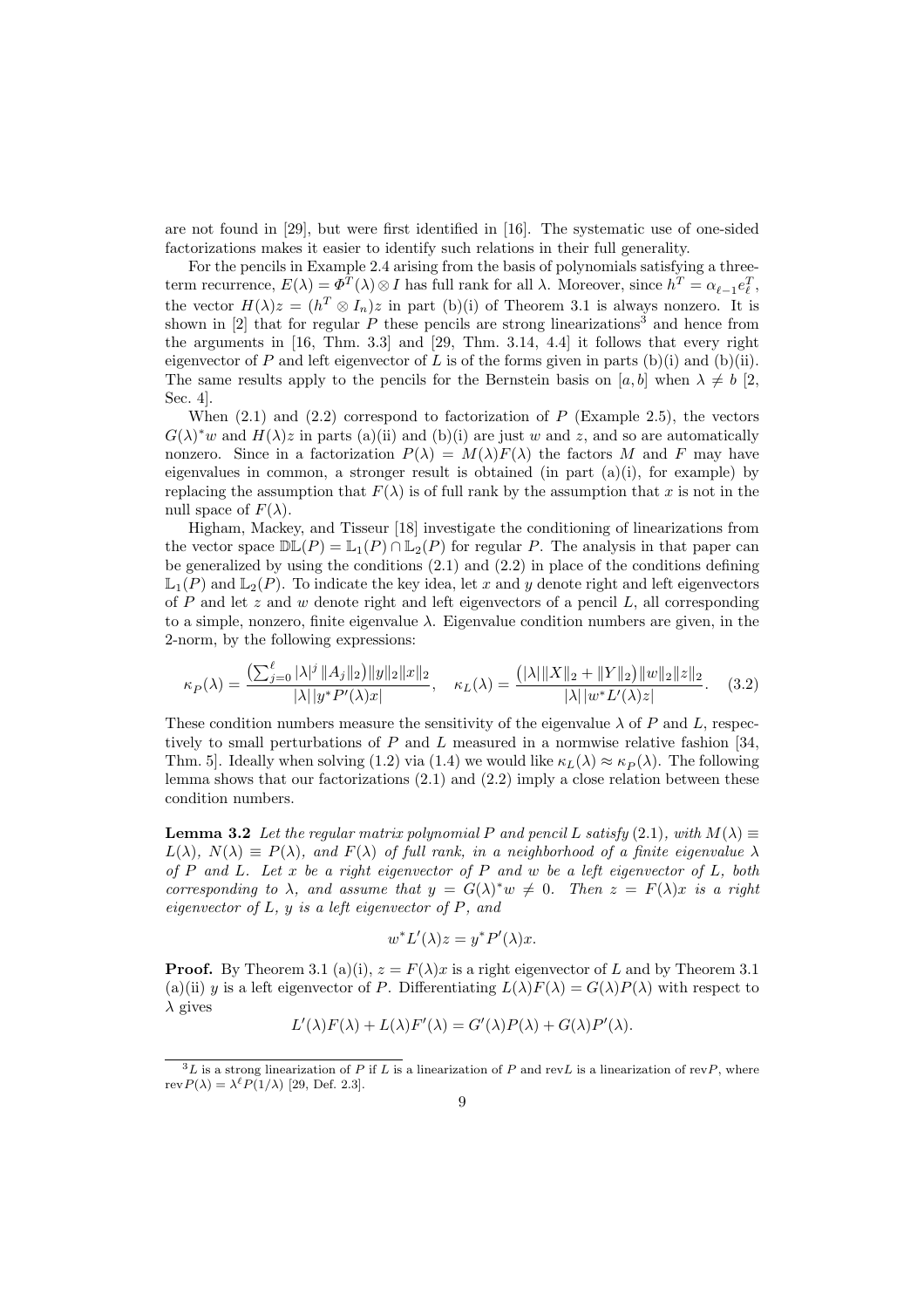Evaluating at  $\lambda$ , premultiplying by  $w^*$ , and postmultiplying by x gives

$$
w^*L'(\lambda)z = w^*L'(\lambda)F(\lambda)x = w^*G(\lambda)P'(\lambda)x = y^*P'(\lambda)x.
$$

An entirely analogous result holds for (2.2).

From Lemma 3.2 it follows that for a simple, finite eigenvalue  $\lambda$ ,

$$
\frac{\kappa_L(\lambda)}{\kappa_P(\lambda)} = \frac{|\lambda| \|X\|_2 + \|Y\|_2}{\sum_{j=0}^{\ell} |\lambda|^j \|A_j\|_2} \cdot \frac{\|w\|_2 \|z\|_2}{\|y\|_2 \|x\|_2}.
$$

This expression can now be used to investigate the size of  $\kappa_L(\lambda)/\kappa_P(\lambda)$  as L varies, for fixed P, where the L-dependent terms are  $X, Y, w$ , and z. This is done in [18] for pencils  $L \in \mathbb{DL}(P)$ , where minimization of the ratio over L is considered. The same can be done for the other special cases described in Section 2, but we will not pursue this here.

In the rest of the paper we concentrate on linear systems, which are much less well studied than the polynomial eigenvalue problem.

#### 4. Parametrized linear system relations

Now we turn to linear systems and show that by using the factorization (2.1) or (2.2) we can identify an augmented system  $M(\omega)z = c$  whose solution is related in a well-defined way to that of the original system  $N(\omega)x = b$ .

**Theorem 4.1** Let  $\omega \in \mathbb{C}$ ,  $r > n$ , and let the  $r \times r$  matrix  $M(\omega)$  and  $n \times n$  matrix  $N(\omega)$ be nonsingular.

(a) Assume that (2.1) holds at  $\omega$  with  $G(\omega)$  of full rank. Then x is the unique solution to  $N(\omega)x = b$  if and only if  $z = F(\omega)x$  is the unique solution to  $M(\omega)z = G(\omega)b$ .

(b) Assume that (2.2) holds at  $\omega$  with  $E(\omega)$  of full rank. If z is the unique solution to  $M(\omega)z = c$  for some right hand side c satisfying  $E(\omega)c = \gamma b$ , where  $0 \neq \gamma \in \mathbb{C}$ , then  $x = \gamma^{-1} H(\omega)z$  is the unique solution to  $N(\omega)x = b$ .

**Proof.** (a) Let x be the unique solution to  $N(\omega)x = b$  and z the unique solution to  $M(\omega)z = G(\omega)b$ . Then multiplying (2.1) on the right by x gives

$$
M(\omega)F(\omega)x = G(\omega)N(\omega)x = G(\omega)b.
$$
\n(4.1)

It follows that  $z = F(\omega)x$ .

(b) Let z be the unique solution to  $M(\omega)z = c$ . Using (2.2) we have

$$
N(\omega)H(\omega)z = E(\omega)M(\omega)z = E(\omega)c = \gamma b.
$$

It follows that  $x = \gamma^{-1} H(\omega) z$ .  $\Box$ 

Theorem 4.1 shows that if the right-sided factorization (2.1) holds then the right-hand side c of a suitable augmented system  $M(\omega)z = c$  is easy to construct. However, the solution x may not be easy to recover from  $z = F(\omega)x$  unless  $F(\omega)$  has a simple form.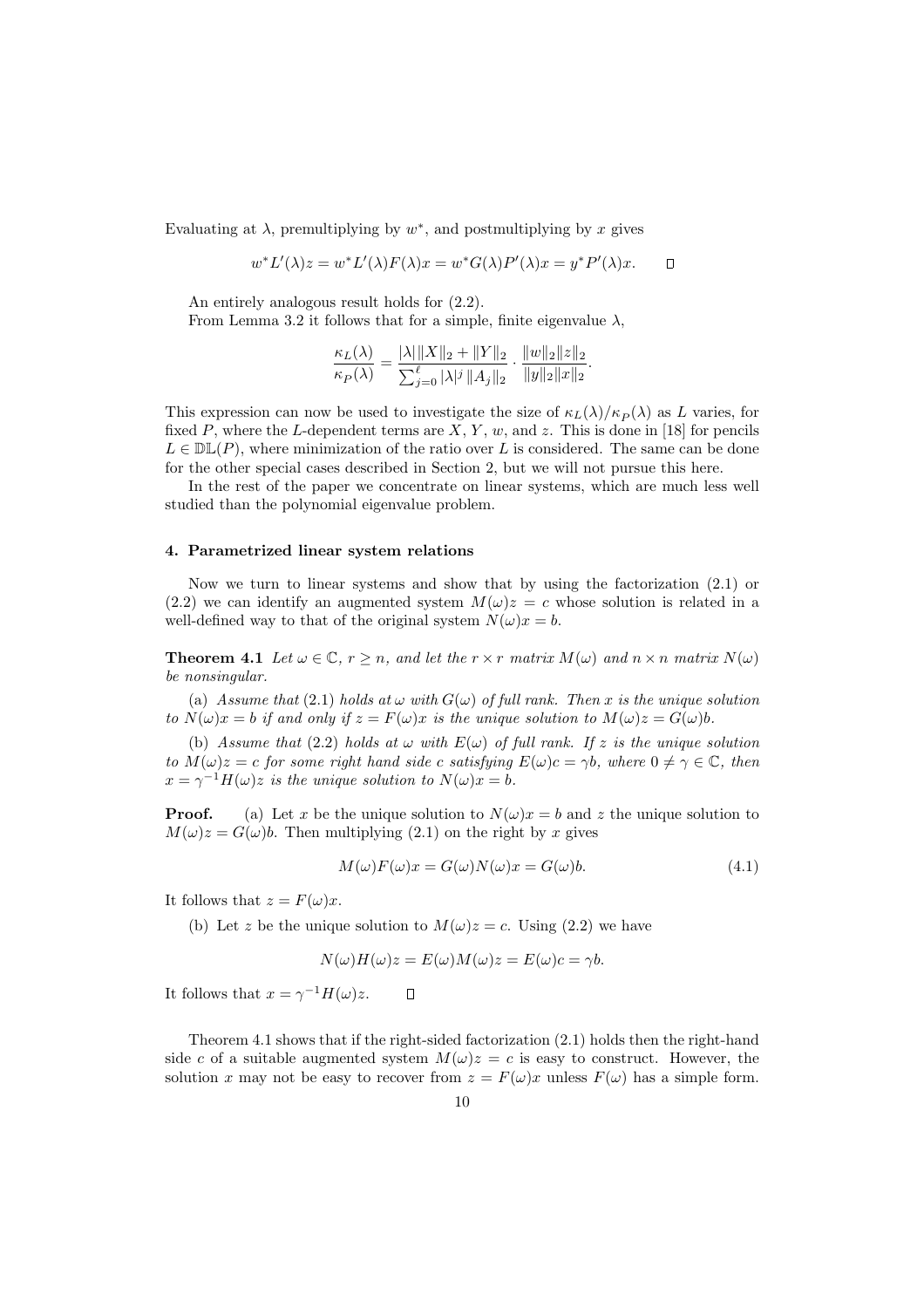For the left-sided factorization (2.2) it is the right-hand side that is harder to construct, but recovery of  $x$  is trivial.

Note that if L is a linearization of a matrix polynomial P then  $P(\omega)$  nonsingular implies  $L(\omega)$  nonsingular, by (2.3).

Now we examine how Theorem 4.1 specializes for the vector spaces of  $ln \times ln$  pencils  $\mathbb{L}_1(P)$  and  $\mathbb{L}_2(P)$ . Let  $\Lambda = \Lambda(\omega) = [\omega^{\ell-1} \ \omega^{\ell-2} \dots 1]^T$ . For  $z \in \mathbb{C}^{\ell n}$  we write  $z_j \equiv$  $z((j-1)n+1:jn), j=1:\ell.$ 

Corollary 4.2 Let  $\omega \in \mathbb{C}$  and let  $P(\omega)$  and the  $\ell n \times \ell n$  matrix  $L(\omega)$  be nonsingular.

(a) If  $L \in \mathbb{L}_1(P)$  with vector  $v \in \mathbb{C}^{\ell}$  then the unique solutions of  $P(\omega)x = b$  and  $L(\omega)z = v \otimes b$  are related by  $z = \Lambda \otimes x$ .

(b) If  $L \in \mathbb{L}_2(P)$  with vector  $\widetilde{v} \in \mathbb{C}^{\ell}$ , and if  $u \in \mathbb{C}^{\ell}$  is such that  $\Lambda^T u \neq 0$ , then the unique solutions of  $P(\omega)x = b$  and  $L(\omega)z = u \otimes b$  are related by  $x = (A^T u)^{-1} \sum_{j=1}^{\ell} \widetilde{v}_j z_j$ .

**Proof.** The proof is straightforward, on noting in (b) that we can take  $c = u \otimes b$  in Theorem 4.1 (b). Theorem 4.1 (b).

Corollary 4.2 shows that for  $L \in \mathbb{L}_1(P)$ , x can be recovered from the solution  $z = \Lambda \otimes x$ of the augmented system in many ways. Although the vector z for  $L \in L_2(P)$  with righthand side of the form  $u \otimes b$  does not have special structure in general, we do have freedom in the choice of u.

Note that  $L \in \mathbb{L}_1(P)$  with vector v implies that

$$
L(\omega)(\Lambda \otimes I_n) = v \otimes P(\omega) \iff (\Lambda \otimes I_n)P(\omega)^{-1} = L(\omega)^{-1}(v \otimes I_n).
$$
 (4.2)

Multiplying (4.2) on the left by  $f^* \otimes I$  with  $f \in \mathbb{C}^{\ell}$  such that  $\Lambda^* f \neq 0$  leads to an interesting formula for  $P(\omega)^{-1}$  that will be used in Section 5. An analogous formula is obtained in a similar way for  $\mathbb{L}_2$ .

#### **Lemma 4.3** Let  $P(\omega)$  be nonsingular.

(a) Let  $L(\omega) \in \mathbb{L}_1(P)$  with vector v be nonsingular. For any  $f \in \mathbb{C}^{\ell}$  such that  $f^*A \neq 0,$ 

$$
P(\omega)^{-1} = \frac{1}{f^*A} (f^* \otimes I_n) L(\omega)^{-1} (v \otimes I_n).
$$
 (4.3)

(b) Let  $L(\omega) \in \mathbb{L}_2(P)$  with vector  $\tilde{v}$  be nonsingular. For any  $f \in \mathbb{C}^{\ell}$  such that  $f^*A \neq 0,$ 

$$
P(\omega)^{-1} = \frac{1}{f^*A} (\widetilde{v}^T \otimes I_n) L(\omega)^{-1} (\overline{f} \otimes I_n).
$$

In the following two sections we use these results to compare the sensitivity of the augmented system with that of the original system and to understand how backward errors for the augmented system propagate into backward errors for the original system. The focus of our analysis will be on the companion form pencil  $C_1$  and understanding the effects of scaling  $C_1$  or P, but our analysis could equally well be used to guide the choice of pencil L when, as is the case for the spaces  $\mathbb{L}_1(P)$  and  $\mathbb{L}_2(P)$  for example, there is a parametrized family of possible choices.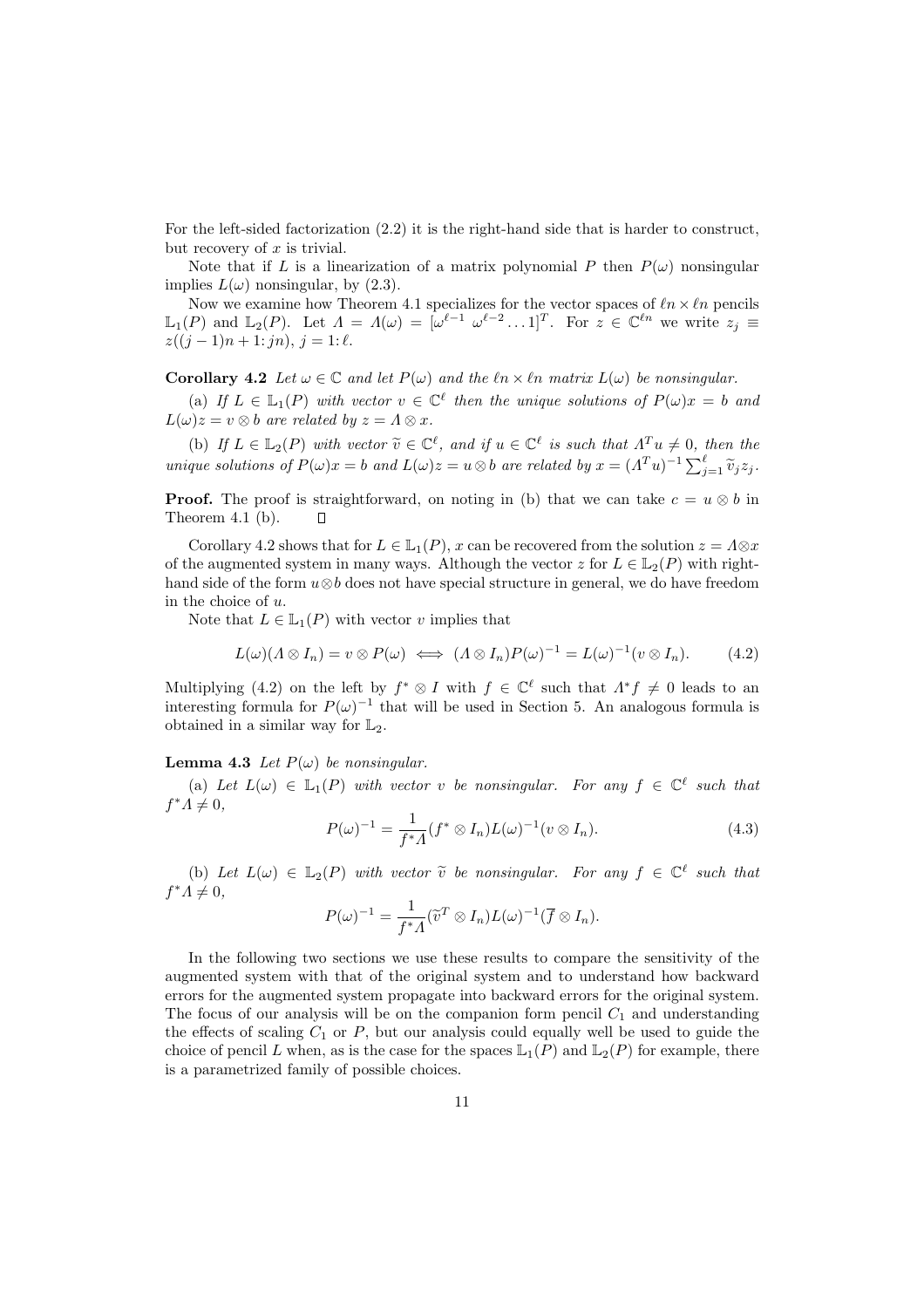#### 5. Sensitivity of parametrized linear systems

We denote by  $\|\cdot\|$  any vector norm and the corresponding subordinate matrix norm. The norm  $\|\cdot\|_D$  dual to a given vector norm  $\|\cdot\|$  on  $\mathbb{C}^n$  is defined by

$$
||x||_D = \max_{z \neq 0} \frac{|z^*x|}{||z||}
$$

and we say that z is a vector dual to y if  $z^*y = ||z||_D ||y|| = 1$ . For complex  $\alpha$  we define

$$
sign(\alpha) = \begin{cases} \overline{\alpha}/|\alpha|, & \alpha \neq 0, \\ 0, & \alpha = 0. \end{cases}
$$

We assume throughout this section that  $P(\omega) = \sum_{i=0}^{\ell} \omega^{i} A_{i}$  is nonsingular, that is, the parameter  $\omega$  is not an eigenvalue of P (and this of course implies that P is regular). For notational convenience we define  $\Delta P(\omega) = \sum_{i=0}^{\ell} \omega^i \Delta A_i$ .

A normwise condition number of the solution x to  $P(\omega)x = b$  can be defined by

$$
\kappa_{P,b}(\omega, x) := \lim_{\epsilon \to 0} \sup \left\{ \frac{\|\Delta x\|}{\epsilon \|x\|} : ((P(\omega) + \Delta P(\omega))(x + \Delta x) = b + \Delta b, \|\Delta A_i\| \le \epsilon \alpha_i, \ i = 0 : \ell, \ \|\Delta b\| \le \epsilon \beta \right\}.
$$
\n(5.1)

The  $\alpha_i$ ,  $i = 0$ :  $\ell$  and  $\beta$  are nonnegative weights, included to allow flexibility in how the perturbations are measured; in particular,  $\Delta A_i$  can be forced to zero by setting  $\alpha_i = 0$ . The normwise relative measure of the perturbations corresponds to

$$
\alpha_i = \|A_i\|, \quad i = 0:\ell, \qquad \beta = \|b\|.
$$
 (5.2)

The following result provides a perturbation bound.

**Theorem 5.1** Let  $P(\omega)x = b$  and  $(P(\omega) + \Delta P(\omega))y = b + \Delta b$ , where  $\|\Delta A_i\| \leq \epsilon \alpha_i$ ,  $i = 0: \ell \text{ and } ||\Delta b|| \leq \epsilon \beta.$  Assume that  $\epsilon \left( \sum_{i=0}^{\ell} |\omega|^i \alpha_i \right) ||P(\omega)^{-1}|| < 1.$  Then

$$
\frac{\|x - y\|}{\|x\|} \le \frac{\epsilon \|P(\omega)^{-1}\| \left(\beta / \|x\| + \sum_{i=0}^{\ell} |\omega|^i \alpha_i\right)}{1 - \epsilon \|P(\omega)^{-1}\| \sum_{i=0}^{\ell} |\omega|^i \alpha_i},\tag{5.3}
$$

and this bound is attainable to first order in  $\epsilon$ .

**Proof.** It is straightforward to obtain  $y-x = P(\omega)^{-1}(\Delta b - \Delta P(\omega)x) + P(\omega)^{-1}\Delta P(\omega)(x-\omega)x$ y). Taking norms yields  $||y - x|| \le \epsilon ||P(\omega)^{-1}||(\beta + \sum_{i=0}^{\ell} |\omega|^i \alpha_i(||x|| + ||y - x||)),$  which yields the bound on rearranging. It is straightforward to show that the bound is attained to first order for the perturbations

$$
\Delta A_i = -\epsilon \operatorname{sign}(\omega^i) \alpha_i ||x|| z v^*, \quad i = 0; \ell, \qquad \Delta b = \epsilon \beta z,
$$
\n(5.4)

where  $||z|| = 1$ ,  $||P(\omega)^{-1}z|| = ||P(\omega)^{-1}||$ , and v is a vector dual to x.  $\Box$ 

An explicit formula for the condition number can now be identified.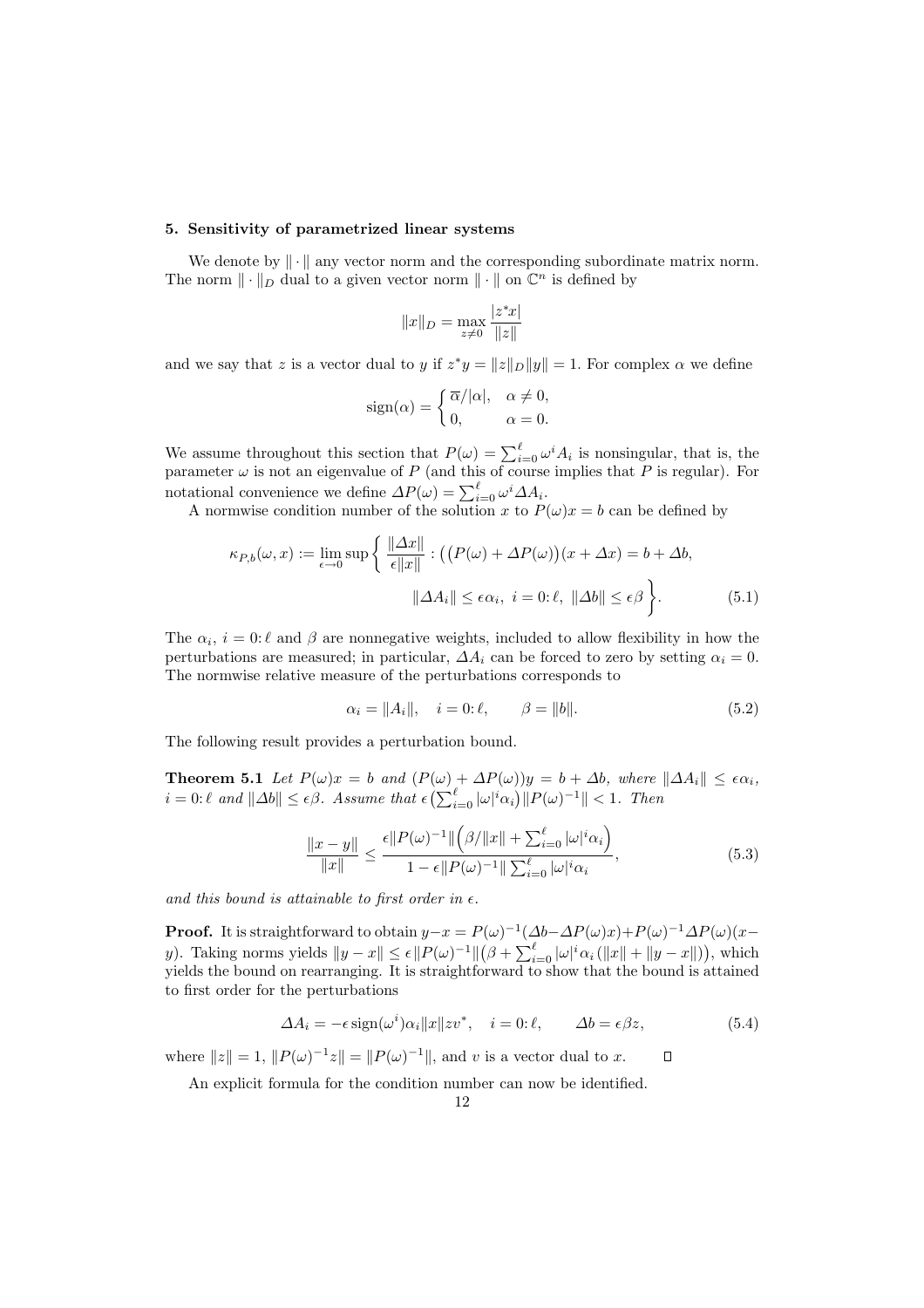**Corollary 5.2** The condition number  $\kappa_{P,b}(\omega, x)$  is given by

$$
\kappa_{P,b}(\omega, x) = ||P(\omega)^{-1}|| \left( \frac{\beta}{||x||} + \sum_{i=0}^{\ell} |\omega|^i \alpha_i \right). \tag{5.5}
$$

For the rest of this section we specialize to normwise relative perturbations (see (5.2)). The dominant term in (5.5) is then

$$
\kappa_P(\omega) := \|P(\omega)^{-1}\| \sum_{i=0}^{\ell} |\omega|^i \|A_i\| \in [\frac{1}{2} \kappa_{P,b}(\omega, x), \kappa_{P,b}(\omega, x)],\tag{5.6}
$$

since  $||b|| = ||P(\omega)x|| \le \sum_{i=0}^{\ell} |\omega|^i ||A_i|| ||x||$ . Hence which right-hand side we choose for the linearized system has little effect on the conditioning of the system when  $P$  is subject to perturbation. Our aim in the rest of this section is to compare  $\kappa_{L,c}(\omega, z)$  to  $\kappa_{P,b}(\omega, x)$ and to derive sufficient conditions on the coefficient matrices and parameters defining L for  $\kappa_{L,c}(\omega, z) \approx \kappa_{P,b}(\omega, x)$  to hold.

For the 2-norm, (5.6) implies that

$$
\frac{\kappa_{L,c}(\omega, z)}{\kappa_{P,b}(\omega, x)} \approx \frac{\kappa_L(\omega)}{\kappa_P(\omega)} = \frac{\|L(\omega)^{-1}\|_2}{\|P(\omega)^{-1}\|_2} \frac{\|\omega\| \|X\|_2 + \|Y\|_2}{\sum_{i=0}^{\ell} |\omega|^i \|A_i\|_2}.
$$
\n(5.7)

We will need a result from [16, Lem. 3.5] that is useful when taking norms of block matrices.

**Lemma 5.3** For any block  $\ell \times m$  matrix  $B = (B_{ij})$  we have  $\max_{i,j} ||B_{ij}||_2 \leq ||B||_2 \leq$  $\sqrt{\ell m} \max_{i,j} \|B_{ij}\|_2.$ 

We will concentrate on the companion form pencils,  $C_1(\omega) = \omega X_1 + Y_1$  and  $C_2(\omega) =$  $\omega X_2 + Y_2$  given by (2.7). For  $k = 1, 2, ||X_k||_2 = \max(||A_\ell||_2, 1)$  and from Lemma 5.3,  $\max(1, \max_{i=0:\ell-1} ||A_i||_2) \le ||Y_k||_2 \le \ell \max(1, \max_{i=0:\ell-1} ||A_i||_2)$ . Hence

$$
\frac{\|\omega\|X_k\|_2 + \|Y_k\|_2}{\sum_{i=0}^\ell |\omega|^i \|A_i\|_2} \ge \frac{\|\omega\| \max(1, \|A_\ell\|_2) + \max(1, \max_{i=0:\ell-1} \|A_i\|_2)}{\sum_{i=0}^\ell |\omega|^i \|A_i\|_2} \ge \frac{1}{\|A\|_1}.\tag{5.8}
$$

As an upper bound we obtain

$$
\frac{\|\omega\| |X_k\|_2 + \|Y_k\|_2}{\sum_{i=0}^\ell |\omega|^i \|A_i\|_2} \leq (|\omega| + \ell) \frac{\max(1, \max_i \|A_i\|_2)}{\sum_{i=0}^\ell |\omega|^i \|A_i\|_2} \leq \frac{\max(1, \max_i \|A_i\|_2) (|w| + \ell)}{\min(\|A_0\|_2, \|A_\ell\|_2)} \frac{(|w| + \ell)}{1 + |w|^{\ell}}.
$$
\n(5.9)

We now need the following result from [16, Lem. 3.4] in order to bound the ratio  $||C_k(\omega)^{-1}||_2/||P(\omega)^{-1}||_2$ . Recall that  $A^{\mathcal{B}}$  denotes the block transpose of A.

**Lemma 5.4** For the first and second companion forms  $C_1$  and  $C_2$  there exists a block  $\ell \times \ell$  matrix polynomial  $R(\lambda) \in \mathbb{C}^{\ell n \times \ell n}$  such that

$$
R(\lambda)C_1(\lambda) = I_\ell \otimes P(\lambda) = C_2(\lambda)R(\lambda)^{\mathcal{B}},\tag{5.10}
$$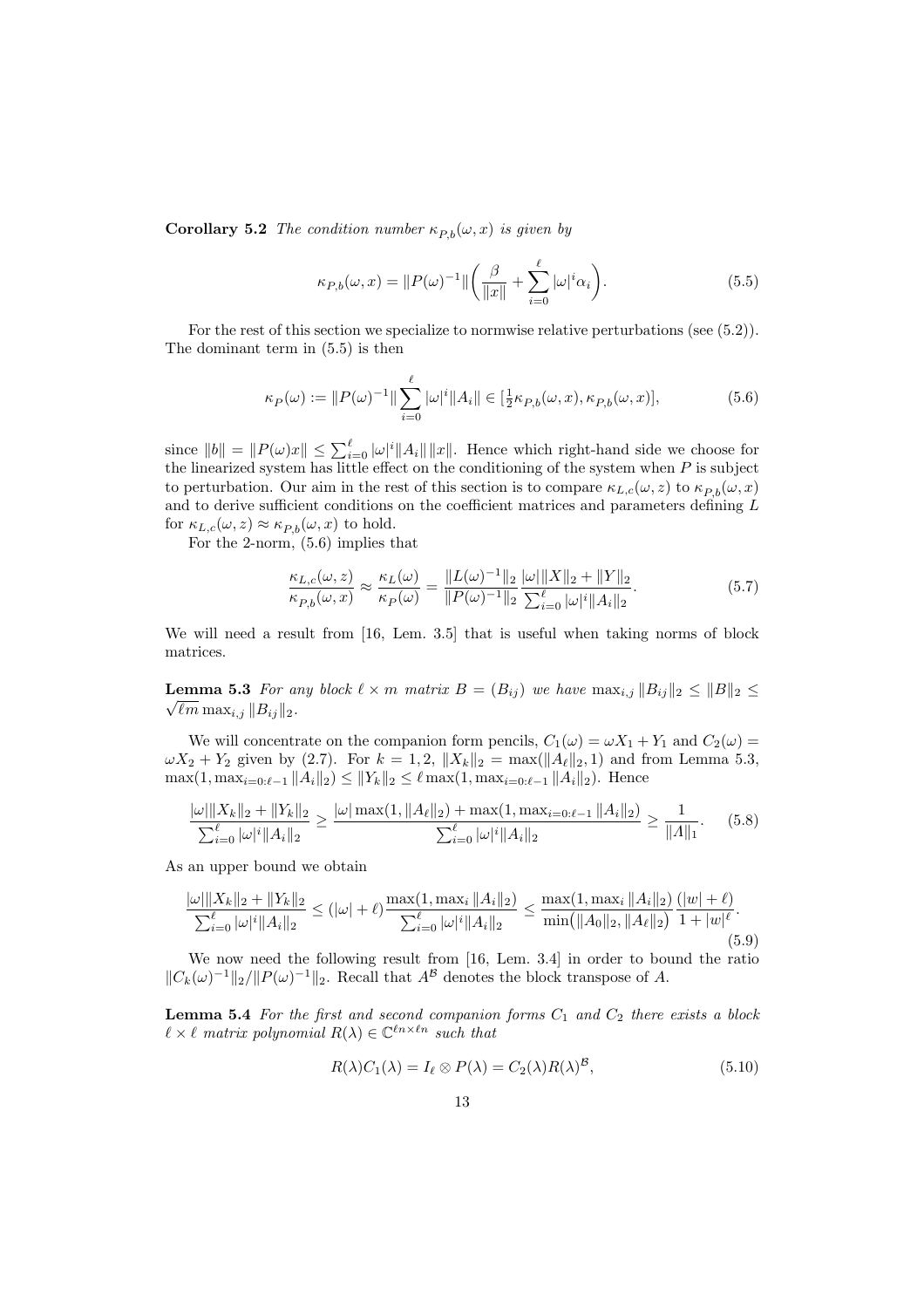where the  $n \times n$  blocks of  $R(\lambda)$  are given by

$$
[R(\lambda)]_{ij} = \begin{cases} \lambda^{\ell-i} I, & 1 \le i \le \ell, j = 1, \\ -\lambda^{j-i} \sum_{k=0}^{\ell-j} \lambda^{k-1} A_k, & 1 \le i < j, 1 < j \le \ell, \\ \lambda^{j-i} \sum_{k=\ell-j+1}^{\ell} \lambda^{k-1} A_k, & 1 < j \le i \le \ell. \end{cases}
$$
(5.11)

(Note that (2.11) is the special case with  $\ell = 3$ .) Thus

$$
||A||_2 \le \frac{||C_k(\omega)^{-1}||_2}{||P(\omega)^{-1}||_2} \le ||R(\omega)||_2 \le \ell ||A||_1 \max\left(1, \max_i ||A_i||_2\right), \quad k = 1, 2, \tag{5.12}
$$

where the lower bound is from Lemma 4.3 (a) with  $v = e_1$  and  $f = \Lambda$  and the upper bounds are from Lemma 5.3 and Lemma 5.4. Hence, combined with (5.7)–(5.9) and (A.1), this yields

$$
\frac{1}{\ell^{1/2}} \le \frac{\kappa_{C_k}(\omega)}{\kappa_P(\omega)} \le \ell^3 \frac{\max(1, \max_i \|A_i\|_2)^2}{\min(\|A_0\|_2, \|A_\ell\|_2)}, \quad k = 1, 2. \tag{5.13}
$$

When the coefficient matrices of  $P$  have norms that differ widely, the companion matrices  $C_k(\lambda)$ ,  $k = 1, 2$  are badly scaled and the bounds above signal that  $\kappa_{C_k} \gg \kappa_P$ is possible. For this reason we next analyze the effect on the conditioning of scaling the identity blocks of  $C_1$  and  $C_2$ , using a scaling proposed by Higham, Li, and Tisseur [16, Sec. 3.3].

Let  $D = \text{diag}(d) \otimes I_n$ , where  $d \in \mathbb{R}^{\ell}$  with  $d_1 = 1$  and  $d_i = \max_j ||A_j||_2$ ,  $i = 2:\ell$ . It is easy to check that  $DC_1(\omega) = \omega \widetilde{X}_1 + \widetilde{Y}_1 = \widetilde{C}_1 \in \mathbb{L}_1(P)$  with  $v = e_1$  and  $C_2(\omega)D =$  $\omega \widetilde{X}_2 + \widetilde{Y}_2 = \widetilde{C}_2 \in \mathbb{L}_2(P)$  with  $\widetilde{v} = e_1$ , and that we have, using (A.1) again,

$$
\frac{|\omega|+1}{\sum_{i=0}^{\ell} |\omega|^i} \le \frac{|\omega| \|\widetilde{X}_k\|_2 + \|\widetilde{Y}_k\|_2}{\sum_{i=0}^{\ell} |\omega|^i \|A_i\|_2} \le \frac{(|\omega|+\ell) \max_i \|A_i\|_2}{(|\omega|^{\ell}+1) \min(\|A_0\|_2, \|A_\ell\|_2)} \le \frac{\ell^2}{\|A\|_1} \rho \tag{5.14}
$$

for  $k = 1, 2$ , where

$$
\rho = \frac{\max_{i} \|A_{i}\|_{2}}{\min(\|A_{0}\|_{2}, \|A_{\ell}\|_{2})}.
$$
\n(5.15)

Also, since (5.10) becomes  $R(\omega)D^{-1} \cdot DC_1(\omega) = I_\ell \otimes P(\omega) = C_2(w)D \cdot D^{-1}R(\omega)^B$ , the bounds in (5.12) translate to

$$
||A||_2 \le \frac{||\widetilde{C}_k(\omega)^{-1}||_2}{||P(\omega)^{-1}||_2} \le \ell ||A||_1, \quad k = 1, 2,
$$

so that, overall, using (A.2) for the lower bound,

$$
\frac{2\ell^{1/2}}{\ell+1} \le \frac{\kappa_{\widetilde{C}_k}(\omega)}{\kappa_P(\omega)} \le \ell^3 \rho, \quad k = 1, 2.
$$
\n
$$
(5.16)
$$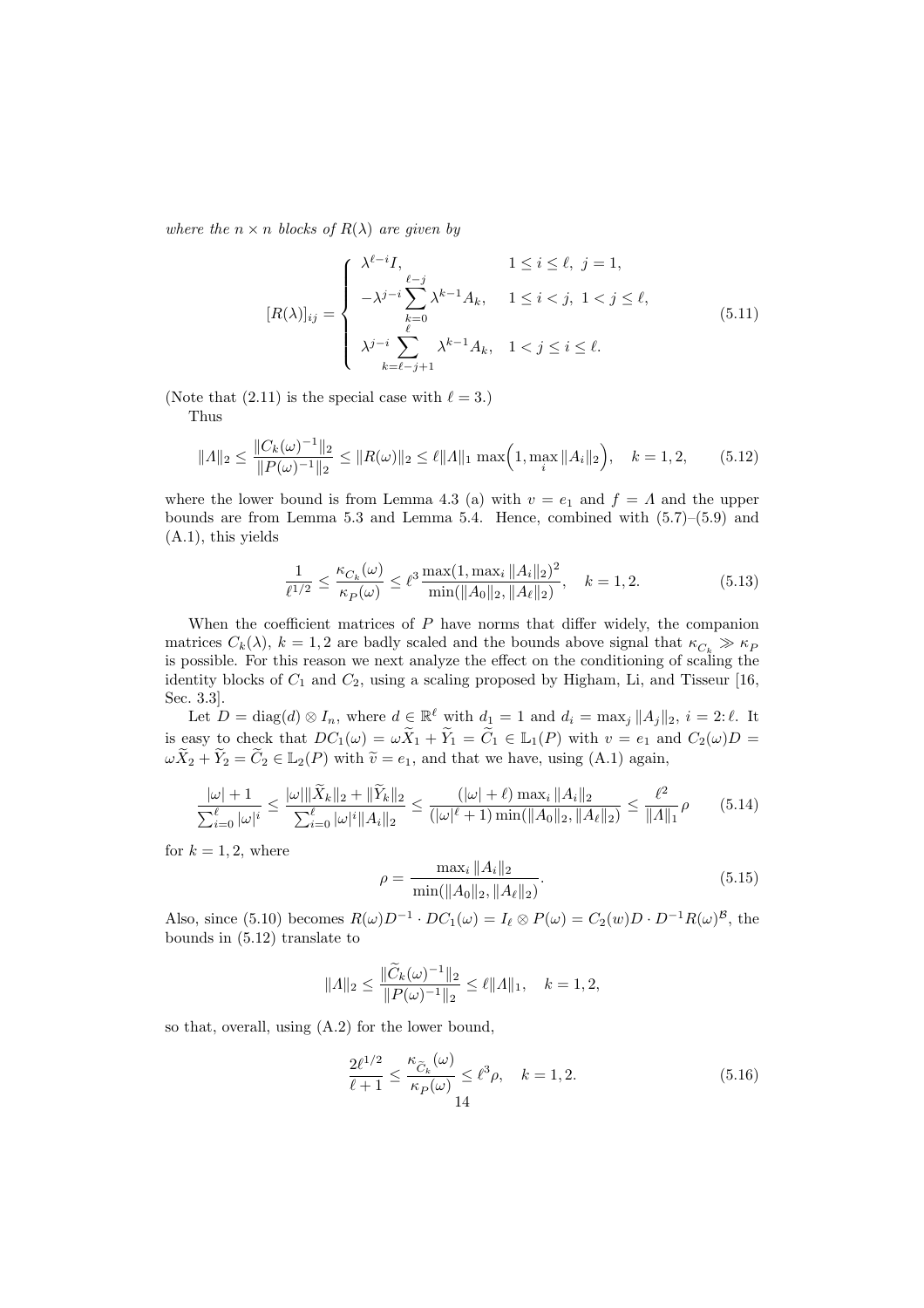The upper bound in (5.16) is much smaller than that in (5.13) if  $\max_i ||A_i||_2 \gg 1$  or  $\max_i \|A_i\|_2 \ll 1$ , showing that block scaling has potentially a very beneficial effect on the conditioning of the companion pencils.

One way to reduce  $\rho$  is by scaling the parameter  $\omega$ . Write  $\omega = \theta \mu$  and

$$
P(\omega) = \widetilde{P}(\mu) = \sum_{i=0}^{\ell} \mu^i \widetilde{A}_i, \qquad \widetilde{A}_i = \theta^i A_i.
$$

For the scaled polynomial  $\widetilde{P}$ , we have

$$
\rho_{\tilde{P}} = \rho_{\tilde{P}}(\theta) = \frac{\max_{i} \theta^{i} \|A_{i}\|_{2}}{\min(\|A_{0}\|_{2}, \theta^{\ell} \|A_{\ell}\|_{2})}
$$

.

Betcke [5] shows that the unique minimizer of  $\rho_P(\theta)$  over all  $\theta > 0$  is  $\theta_{\rm opt} = (\|A_0\|_2 / \|A_\ell\|_2)^{1/2}$ . For  $\ell = 2$ , Fan, Lin, and Van Dooren [10] suggest the same scaling and also multiply all three coefficient matrices by another scalar, chosen to bring the norms as close as possible to 1. This double scaling is used in [19], for example. It yields  $2/3 \leq \max(\|\widetilde{A}_2\|_2, \|\widetilde{A}_1\|_2, \|\widetilde{A}_0\|_2) \leq 2$  and  $\rho_{\widetilde{P}}(\theta_{\text{opt}}) = \max(1, \|\widetilde{A}_1\|_2 / (\|\widetilde{A}_0\|_2 \|\widetilde{A}_2\|_2)^{1/2}),$ and so  $\rho_{\tilde{P}}(\theta_{\text{opt}}) \approx 1$  if the quadratic is elliptic [20], [26] or, in the terminology of quadratics arising from mechanical systems with damping, the system is not too heavily damped. It is easy to see that for normwise relative perturbations,  $\kappa_P$  is invariant under the Fan, Lin, and Van Dooren scaling.

#### 6. Backward error for linear systems

Suppose that  $\hat{x}$  is an approximate solution to  $P(\omega)x = b$ . We can interpret  $\hat{x}$  as the exact solution of a perturbed system

$$
(P(\omega) + \Delta P(\omega))\hat{x} = \left(\sum_{i=0}^{\ell} \omega^{i} (A_i + \Delta A_i)\right)\hat{x} = b + \Delta b,
$$

where there are many possible choices of  $\Delta A_i$ ,  $i = 0$ :  $\ell$  and  $\Delta b$ . We define the backward error to be the smallest of all such perturbations, in the following sense:

$$
\eta_{P,b}(\omega,\widehat{x}) = \min\{\,\epsilon : (P(\omega) + \Delta P(\omega))\widehat{x} = b + \Delta b, \ \|\Delta A_i\| \leq \epsilon \alpha_i, \ i = 0; \ell, \ \|\Delta b\| \leq \epsilon \beta\,\}.
$$

We denote by  $\eta_P(\omega, \hat{x})$  the backward error with unperturbed right hand side  $(\beta = 0)$ .

From a straightforward modification of a result of Rigal and Gaches on the normwise backward error for a linear system [14, Thm. 7.1], [31] we derive an explicit expression for  $\eta_{P,b}(\omega, \widehat{x})$ .

**Theorem 6.1** The normwise backward error  $\eta_{Pb}(\omega, \hat{x})$  is given by

$$
\eta_{P,b}(\omega,\widehat{x}) = \frac{\|b - P(\omega)\widehat{x}\|}{\left(\sum_{i=0}^{\ell} |\omega|^i \alpha_i\right) \|\widehat{x}\| + \beta}.\tag{6.1}
$$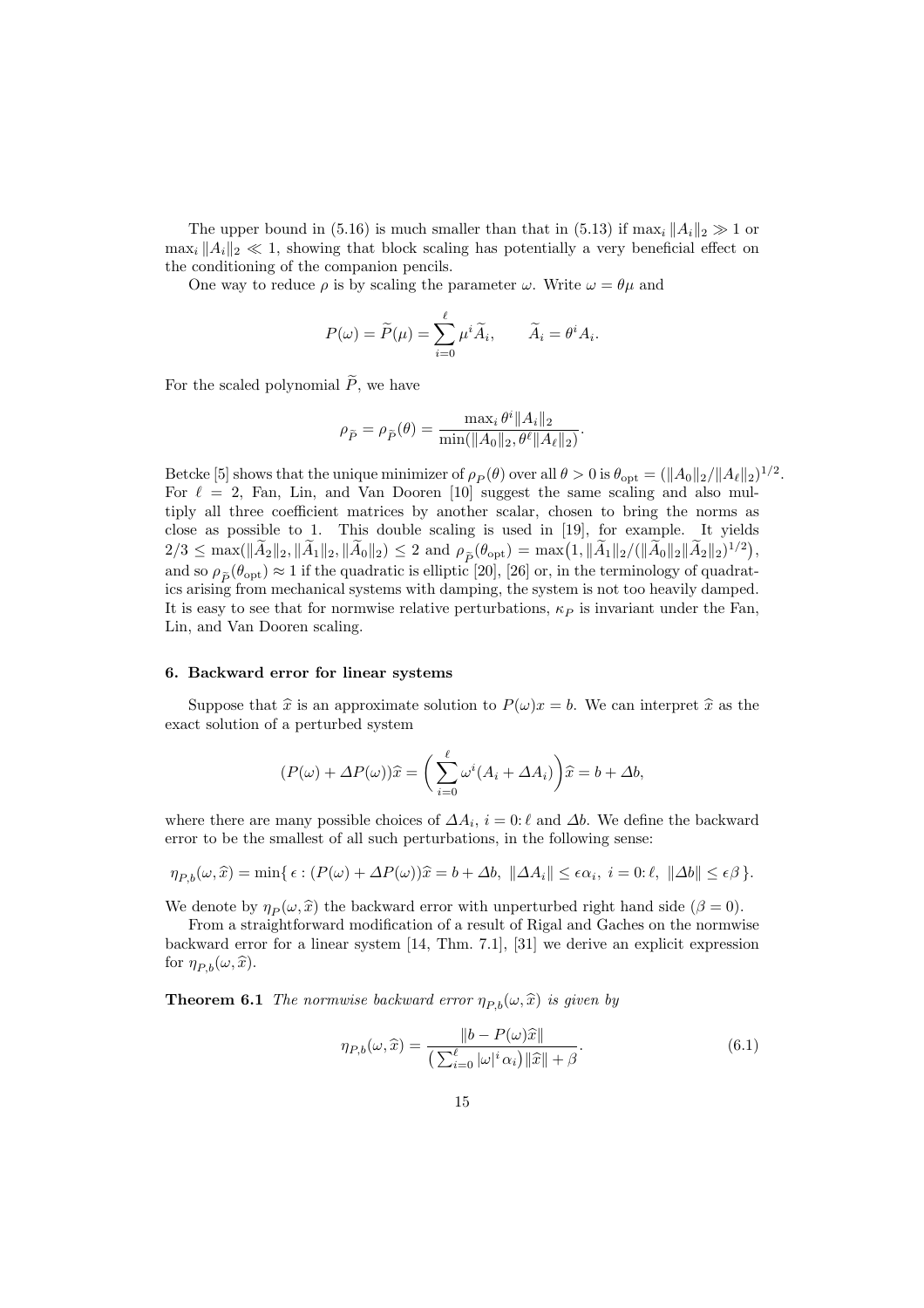**Proof.** It is straightforward to show that the right hand side of  $(6.1)$  is a lower bound for  $\eta_{P,b}(\omega, \hat{x})$ . This lower bound is attained for the perturbations

$$
\Delta A_i = -\frac{\text{sign}(\omega^i)\alpha_i \|\widehat{x}\| r z^*}{\left(\sum_{i=0}^\ell |\omega|^i \alpha_i\right) \|\widehat{x}\| + \beta}, \quad i = 0:\ell, \qquad \Delta b = \frac{\beta r}{\left(\sum_{i=0}^\ell |\omega|^i \alpha_i\right) \|\widehat{x}\| + \beta},
$$

 $\Box$ 

where  $r = b - P(\omega)\hat{x}$  is the residual vector and z is a vector dual to  $\hat{x}$ .

A straightforward modification of [14, Prob. 7.7] yields the following result for normwise relative perturbations.

**Lemma 6.2** Let  $\alpha_i \equiv ||A_i||$  and  $\beta = ||b||$ . Then

$$
\eta_{P,b}(\omega,\widehat{x}) \le \eta_P(\omega,\widehat{x}) \le \frac{2\eta_{P,b}(\omega,\widehat{x})}{1 - \eta_{P,b}(\omega,\widehat{x})}.
$$

Hence if  $\eta_{P,b}(\omega, \hat{x}) \ll 1$  then the normwise relative backward error  $\eta_P(\omega, \hat{x})$  with unperturbed right hand side is within a small factor of  $\eta_{P,b}(\omega, \hat{x})$ . For this reason we consider only  $\eta_P(\omega, \hat{x})$  in the rest of this section. We concentrate on the 2-norm from this point on and set  $\alpha_i \equiv ||A_i||_2$ .

To relate backward errors for  $L$  and  $P$  we need to assume that the pencil  $L$  satisfies a left-sided factorization (2.2), with  $E(\omega)$  of full rank. Recalling Theorem 4.1(b), let  $\hat{z}$  be the computed solution to  $L(\omega)z = c$  with  $c \in \mathbb{C}^r$  such that  $E(\omega)c = \gamma b$  for some nonzero scalar  $\gamma$ . Then,

$$
E(\omega)\big(L(\omega)\widehat{z}-c\big)=P(\omega)H(\omega)\widehat{z}-\gamma b.
$$

So if we recover  $\hat{x}$  from  $\hat{z}$  as  $\hat{x} = \gamma^{-1}H(\omega)\hat{z}$  we have a well-defined relation between the residual for the linearized system and the residual for the original problem. Let us assume that  $\hat{z}$  is computed exactly from this expression; certainly in the common case where  $H(\omega) = h^T \otimes I$  and h is a unit vector  $e_k$  (see (2.6)),  $H(\omega)\hat{z} = (e_k^T \otimes I)\hat{z} = \hat{z}_k$  is obtained exactly. In particular,

$$
||P(\omega)\hat{x} - b||_2 \leq \gamma^{-1}||E(\omega)||_2||L(\omega)\hat{z} - c||_2.
$$

From  $(6.1)$  we have

$$
\frac{\eta_P(\omega, \hat{x})}{\eta_L(\omega, \hat{z})} = \frac{\|P(\omega)\hat{x} - b\|_2}{\|L(\omega)\hat{z} - c\|_2} \cdot \frac{\|\omega\|X\|_2 + \|Y\|_2}{\sum_{i=0}^{\ell} |\omega|^i \|A_i\|_2} \frac{\|\hat{z}\|_2}{\|\hat{x}\|_2}
$$
  

$$
\leq \|E(\omega)\|_2 \cdot \frac{\|\omega\|X\|_2 + \|Y\|_2}{\sum_{i=0}^{\ell} |\omega|^i \|A_i\|_2} \frac{\|\hat{z}\|_2}{\|H(\omega)\hat{z}\|_2}.
$$

From Lemma 5.4 and (2.6) it follows that for  $C_1$  the left-sided factorization (2.2) holds for

$$
E_k(\omega) = (e_k^T \otimes I_n)R(\omega), \quad H(\omega) = e_k^T \otimes I, \qquad k = 1:\ell,
$$
\n(6.2)

and for  $c = e_1 \otimes b$  we have that  $E_k(\omega) c = \omega^{\ell-k} b$ . So, assuming  $\omega \neq 0$ , we have  $\gamma = \omega^{\ell-k} b$ and  $\hat{x} = \hat{z}_k / \omega^{\ell-k}$ . Using  $||E_k(\omega)||_2 \leq \ell^{1/2} ||\Lambda||_1 \max(1, \max_i ||A_i||_2)$ , (5.9), and (A.1), we obtain

$$
\frac{\eta_P(\omega,\widehat{x})}{\eta_{C_1}(\omega,\widehat{z})} \le \ell^{5/2} \frac{\max(1,\max_i \|A_i\|_2)^2}{\min(\|A_0\|_2,\|A_\ell\|_2)} \frac{\|\widehat{z}\|_2}{\|\widehat{z}_k\|_2}.
$$
\n(6.3)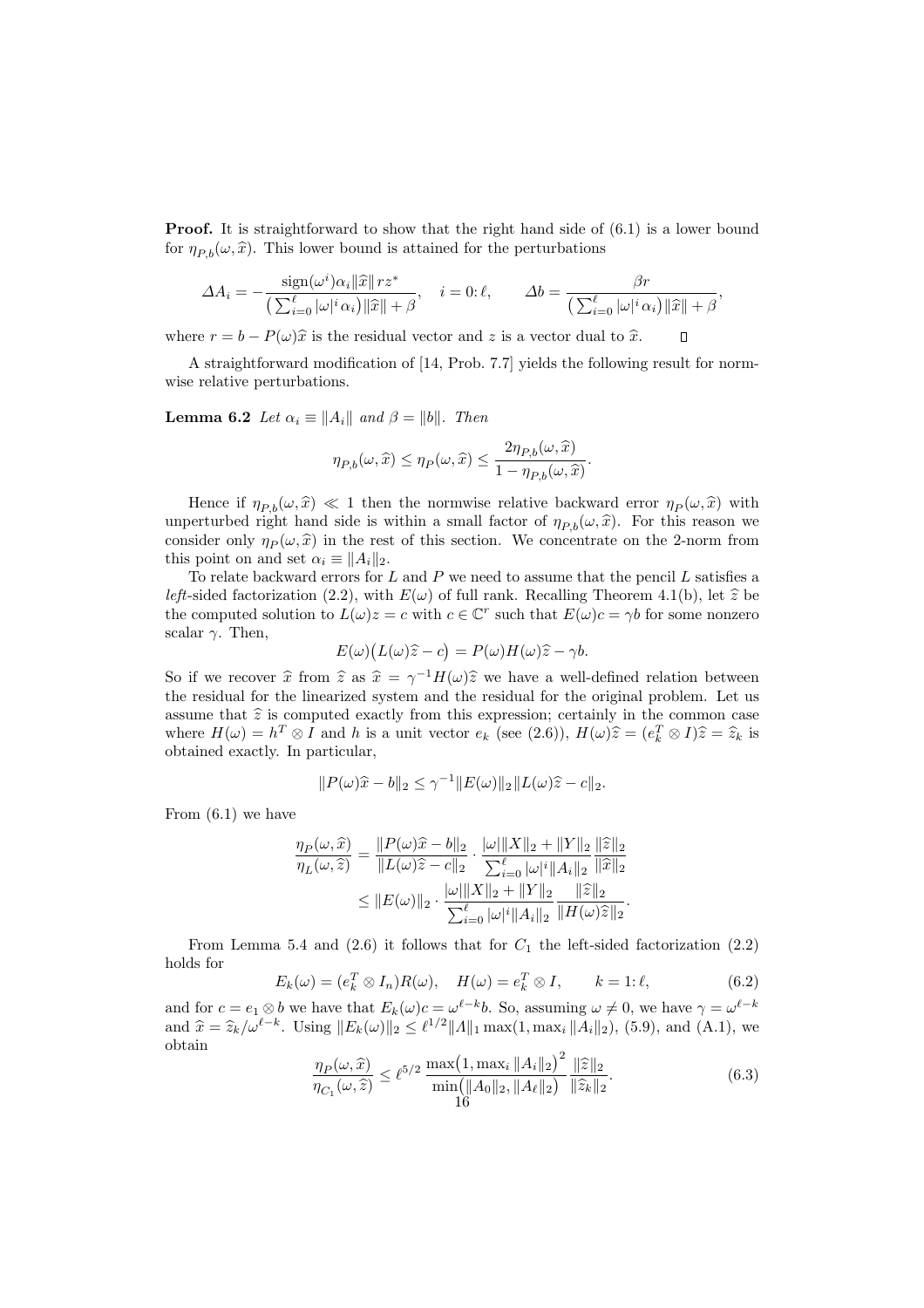Note that the second,  $A_i$ -dependent term in the bound is the same as that in the bound (5.13) for the ratio of condition numbers.

If  $\|\hat{z}_k\|_2 \ll \|\hat{z}\|_2$  this bound is large, reflecting the fact that the computed  $\hat{x}$  is likely to suffer from damaging cancellation. For  $C_1$ , and more generally any  $L \in \mathbb{L}_1(P)$ , Corollary 4.2(a) shows that the exact z has the form  $\Lambda \otimes x$ . Hence the choice  $k = \ell$  if  $|\omega| \leq 1$  or  $k = 1$  if  $|\omega| \geq 1$  ensures  $||z||_2 / ||z_k||_2 \leq \ell^{1/2}$  and approximately minimizes (6.3).

For the block scaled companion pencil  $\tilde{C}_1$ , for which  $E(\omega)$  is replaced by  $E(\omega)D^{-1}$ , we have, using (5.14), the bound

$$
\frac{\eta_P(\omega,\widehat{x})}{\eta_{\widetilde{C}_1}(\omega,\widehat{z})} \le \ell^{5/2} \rho \frac{\|\widehat{z}\|_2}{\|\widehat{z}_k\|_2},\tag{6.4}
$$

which is much smaller than (6.3) when  $\max_i ||A_i||_2 \gg 1$  or  $\max_i ||A_i||_2 \ll 1$ .

For the second companion linearization, the factorization (2.2) holds for

$$
E(\omega) = \Lambda^T \otimes I, \qquad H(\omega) = e_1^T \otimes I,
$$
\n(6.5)

and for  $c = u \otimes b$  for any  $u \in \mathbb{C}^n$  such that  $\Lambda^T u \neq 0$ , Corollary 4.2(b) gives  $\hat{x} = \hat{z}_1/( \Lambda^T u)$ . Using  $(5.9)$  and  $(A.1)$  we obtain

$$
\frac{\eta_P(\omega,\widehat{x})}{\eta_{C_2}(\omega,\widehat{z})} \le \ell^2 \frac{\max(1,\max_i \|A_i\|_2)}{\min(\|A_0\|_2, \|A_\ell\|_2)} \frac{\|\widehat{z}\|_2}{\|\widehat{z}_1\|_2}.
$$
\n(6.6)

For the block scaled second companion pencil this bound improves to

$$
\frac{\eta_P(\omega,\widehat{x})}{\eta_{\widetilde{C}_2}(\omega,\widehat{z})} \leq \ell^2 \rho \frac{\|\widehat{z}\|_2}{\|\widehat{z}_1\|_2}.
$$

An important conclusion that can be drawn from (5.16) and (6.4) is that for the block scaled first companion pencil, the desirable relations  $\kappa_{\tilde{C}_1}(\omega) \approx \kappa_P(\omega)$  and  $\eta_{\tilde{C}_1}(\omega,\hat{z}) \approx$  $\eta_P(\omega, \hat{x})$  hold for a suitable choice of k, provided that  $\rho \approx 1$ .

#### 7. Numerical experiments

To illustrate the theory we report experiments with linear systems  $P(\omega)x = b$  corresponding to three quadratic matrix polynomials from the NLEVP collection [6], [7]. In each case we use the first companion linearization  $C_1$  and the augmented system with  $c = e_1 \otimes b$  and solve the problem in three forms: with  $C_1$  and P both unscaled, with  $C_1$  having the block scaling and P unscaled, and with  $C_1$  unscaled but P having the Fan, Lin, and Van Dooren scaling. We evaluate the condition numbers and backward errors for normwise relative perturbations (thus with the parameters (5.2)). We report condition numbers and backward errors over frequencies  $\omega = 2\pi i 10^t$  with t taking 10 equally spaced values on  $[-3, 3]$ . The right-hand side b has equally spaced entries on the interval  $[-2, 1]$ .

Recall that key quantities are

$$
\theta = \frac{\max(1, \max_i \|A_i\|_2)^2}{\min(\|A_0\|_2, \|A_\ell\|_2)}, \quad \rho = \frac{\max_i \|A_i\|_2}{\min(\|A_0\|_2, \|A_\ell\|_2)},\tag{7.1}
$$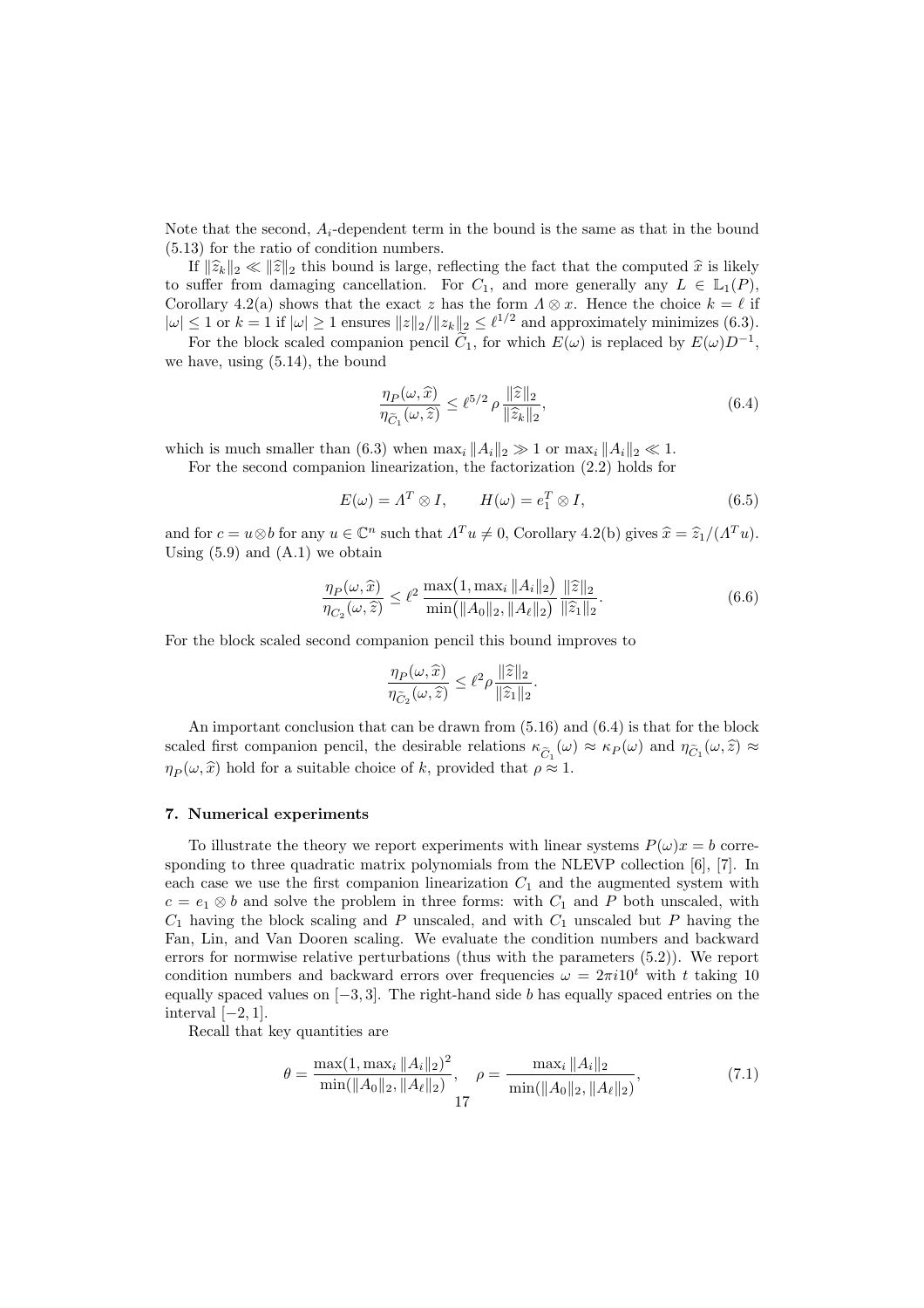

Figure 7.1: Railtrack problem: frequency  $\omega$  against condition number  $\kappa_{C_1}$  or  $\kappa_P$ . Key: unscaled  $C_1$ ("\*"), block scaled  $C_1$  (" $\diamondsuit$ "),  $C_1$  with Fan-Lin-Van Dooren scaling of P (" $\circ$ "), and P ("+").

since  $\theta$  is a factor in the condition number and backward error bounds (5.13) and (6.3) for the unscaled  $C_1$ , while  $\rho$  is a factor in the condition number and backward error bounds (5.16) and (6.4) for the block scaled  $C_1$ ,

The first test is nlevp('railtrack'), which is a badly scaled quadratic of dimension 1005 arising from a model of the vibration of rail tracks under the excitation of high speed trains [21], [28]. The condition numbers  $\kappa_P$  and  $\kappa_{C_1}$  are plotted in Figure 7.1. We have  $||A_2||_1 = 4.2 \times 10^{10}$ ,  $||A_1||_1 = 1.9 \times 10^{11}$ ,  $||A_0||_1 = 3.1 \times 10^{10}$ ,  $\theta = 1.2 \times 10^{12}$  and  $\rho = 6.2$  for the original P, and  $\theta = 8.9$  and  $\rho = 5.3$  for P after the Fan-Lin-Van Dooren scaling. Hence our theory suggests that  $\kappa_{C_1}(\omega)$  may be up to a factor  $10^{12}$  larger than  $\kappa_P(\omega)$ , but that with block scaling of  $C_1$  or the Fan-Lin-Van Dooren scaling of P, the condition numbers must be of the same order of magnitude. This behavior is confirmed by Figure 7.1.

The second problem is  $n \leq c \leq \text{player'}$ , which is a quadratic of dimension 60 arising in the study of a CD player control task. Figure 7.2 plots the condition numbers  $\kappa_P$  and  $\kappa_{C_1}$  along with the ratios  $\eta_{P,b}(\omega, \hat{x})/\eta_{C_1}(\omega, \hat{z})$  of backward errors, where  $\hat{x}$  is recovered from  $\hat{z}$  as described just after (6.2), with k chosen to maximize  $||z_k||_2$ , and  $\hat{z}$ is computed via the MATLAB backslash operator or via the MATLAB gmres function with no restarts, a convergence tolerance  $10^{-4}$ , and a random starting vector within relative distance  $10^{-2}$  of the true solution. We have  $||A_2||_1 = 1.0$ ,  $||A_1||_1 = 1.1 \times 10^7$ ,  $||A_0||_1 = 2.5 \times 10^5$ ,  $\theta = 1.2 \times 10^{14}$  and  $\rho = 1.1 \times 10^7$  for the original P, and  $\theta = 4.3 \times 10^4$  and  $\rho = 4.4 \times 10^4$  for P after the Fan-Lin-Van Dooren scaling. Again, we see scaling bringing improvements consistent with the bounds. However, for  $|\omega| > 10$  block scaling produces a slight worsening in the conditioning of  $C_1$ , and the backward error for backslash is worsened by the Fan-Lin-Van Dooren scaling for most  $\omega$ ; this behavior is within the freedom of a factor  $10^4$  afforded by the bounds.

Our final example is nlevp('damped beam'), which is a quadratic from a finite element model of a beam clamped at both ends with a damper in the middle, and which is analyzed in detail by Higham, Mackey, Tisseur, and Garvey [19] with respect to the eigenvalue problem. Here,  $||A_2||_1 = 6.7 \times 10^{-3}$ ,  $||A_1||_1 = 5.0$ ,  $||A_0||_1 = 1.8 \times 10^9$ ,  $\theta = 4.6 \times 10^{20}$ and  $\rho = 2.6 \times 10^{11}$  for the original P, and  $\theta = 2.0$  and  $\rho = 1.0$  for P after the Fan-Lin-Van Dooren scaling. For computations analogous to those in the second example, the results are shown in Figure 7.3. Surprisingly, the condition numbers of  $C_1$  are in several cases very close to those of P when no scaling is used, despite the large values of  $\theta$  and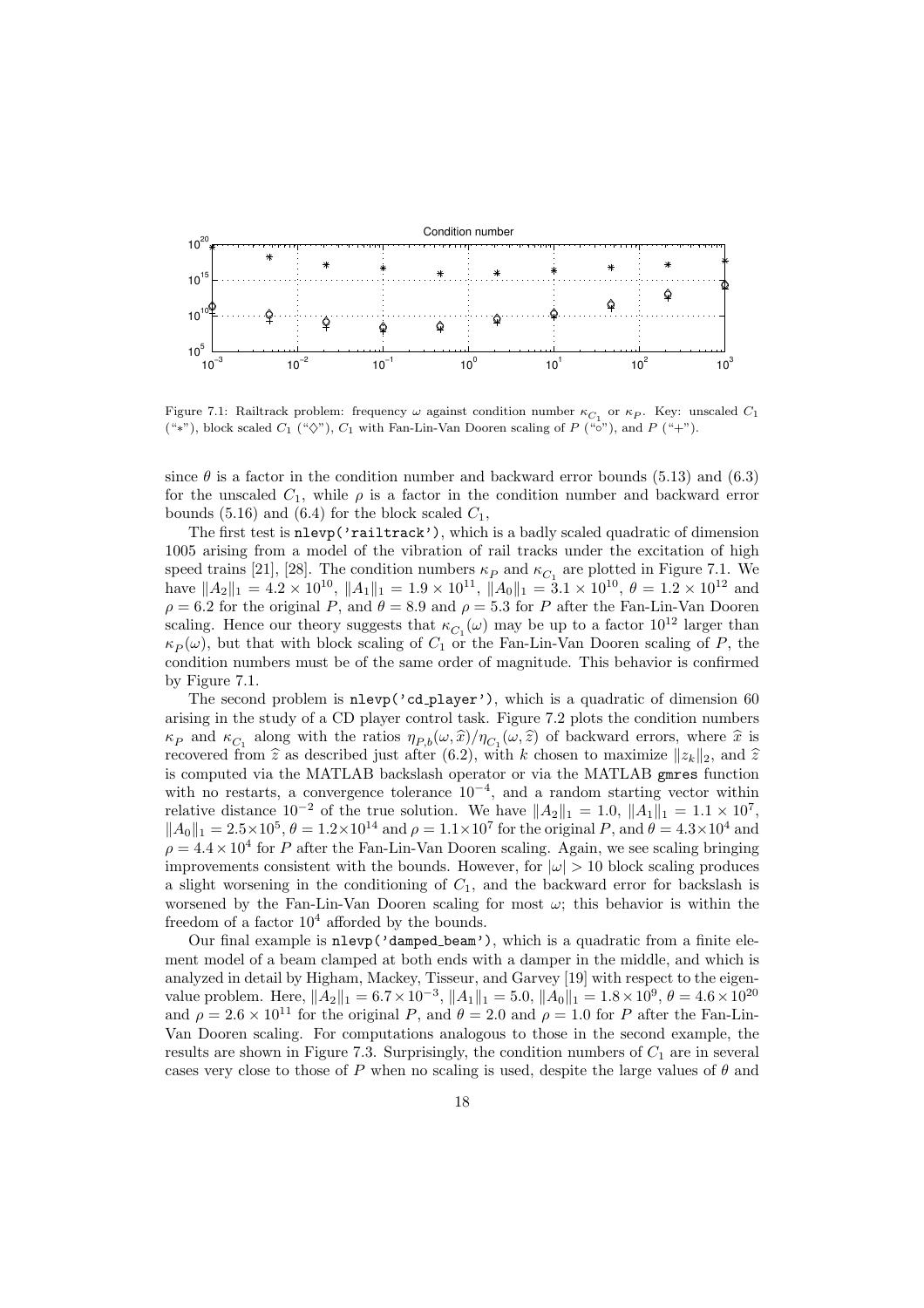

Figure 7.2: CD player problem.: frequency  $\omega$  against condition number  $\kappa_{C_1}$  or  $\kappa_P$  or backward error ratio  $\eta_{P,b}/\eta_{C_1,c}$ . Key: unscaled  $C_1$  ("\*"), block scaled  $C_1$  (" $\diamondsuit$ "),  $C_1$  with Fan-Lin-Van Dooren scaling of  $P({}``\circ")$ , and  $P({}``+")$ .

ρ. Since the Fan-Lin-Van Dooren scaling produces θ and ρ of order 1 it guarantees the ideal behavior that  $\eta_{P,b} \approx \eta_{C_1}$ , which is verified by the second and third plots since the corresponding ratios are of order 1. Note that there is some growth of the ratios with  $|w|$ for block scaling, but that this is well within the freedom afforded by the bounds given that  $\rho$  is of order  $10^{11}$ .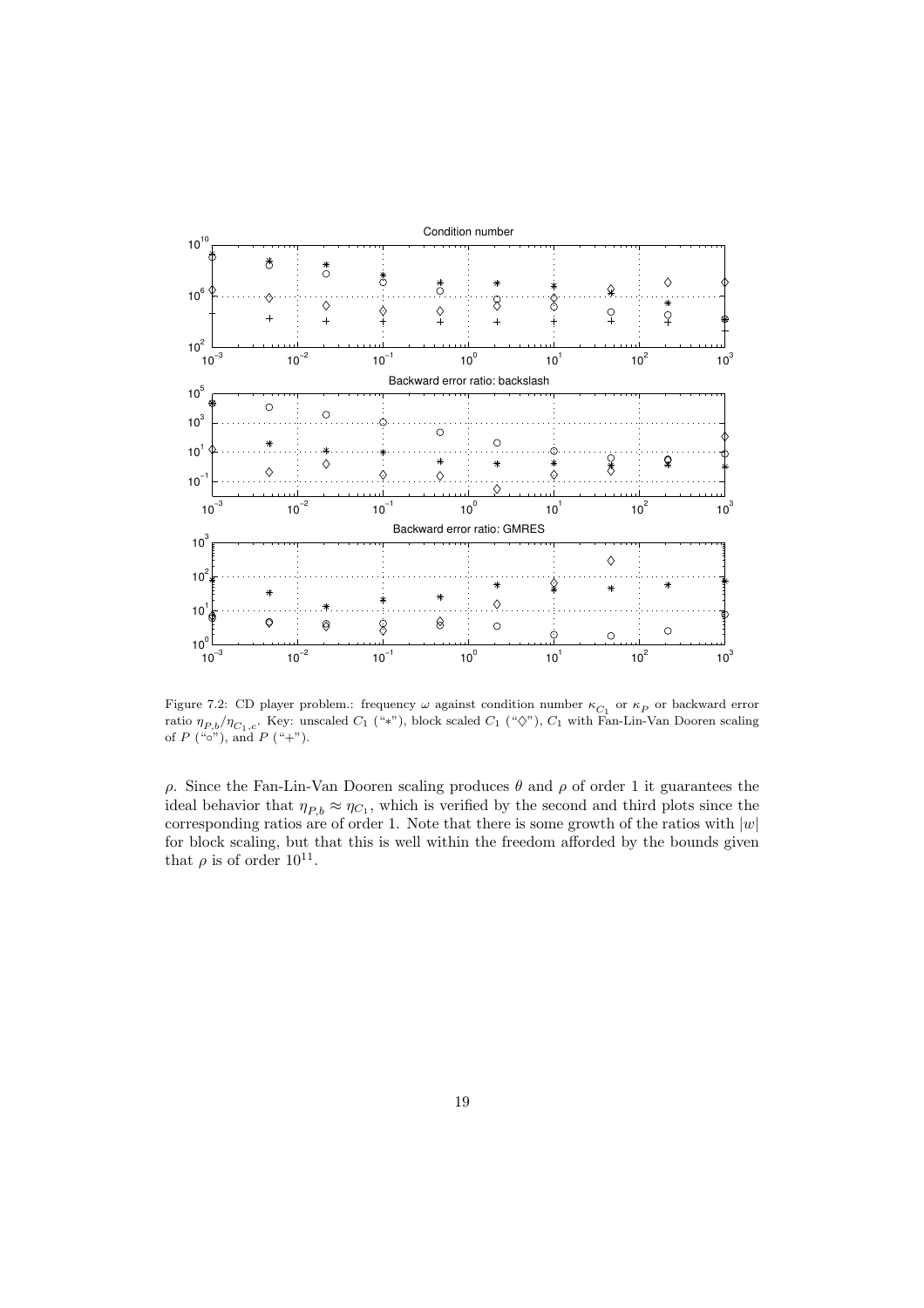

Figure 7.3: Damped beam problem: frequency  $\omega$  against condition number  $\kappa_{C_1}$  or  $\kappa_P$  or backward error ratio  $\eta_{P,b}/\eta_{C_1,c}$ . Key: unscaled  $C_1$  ("\*"), block scaled  $C_1$  (" $\diamondsuit$ "),  $C_1$  with Fan-Lin-Van Dooren scaling of  $P$  (" $\circ$ "), and  $P$  (" $+$ ").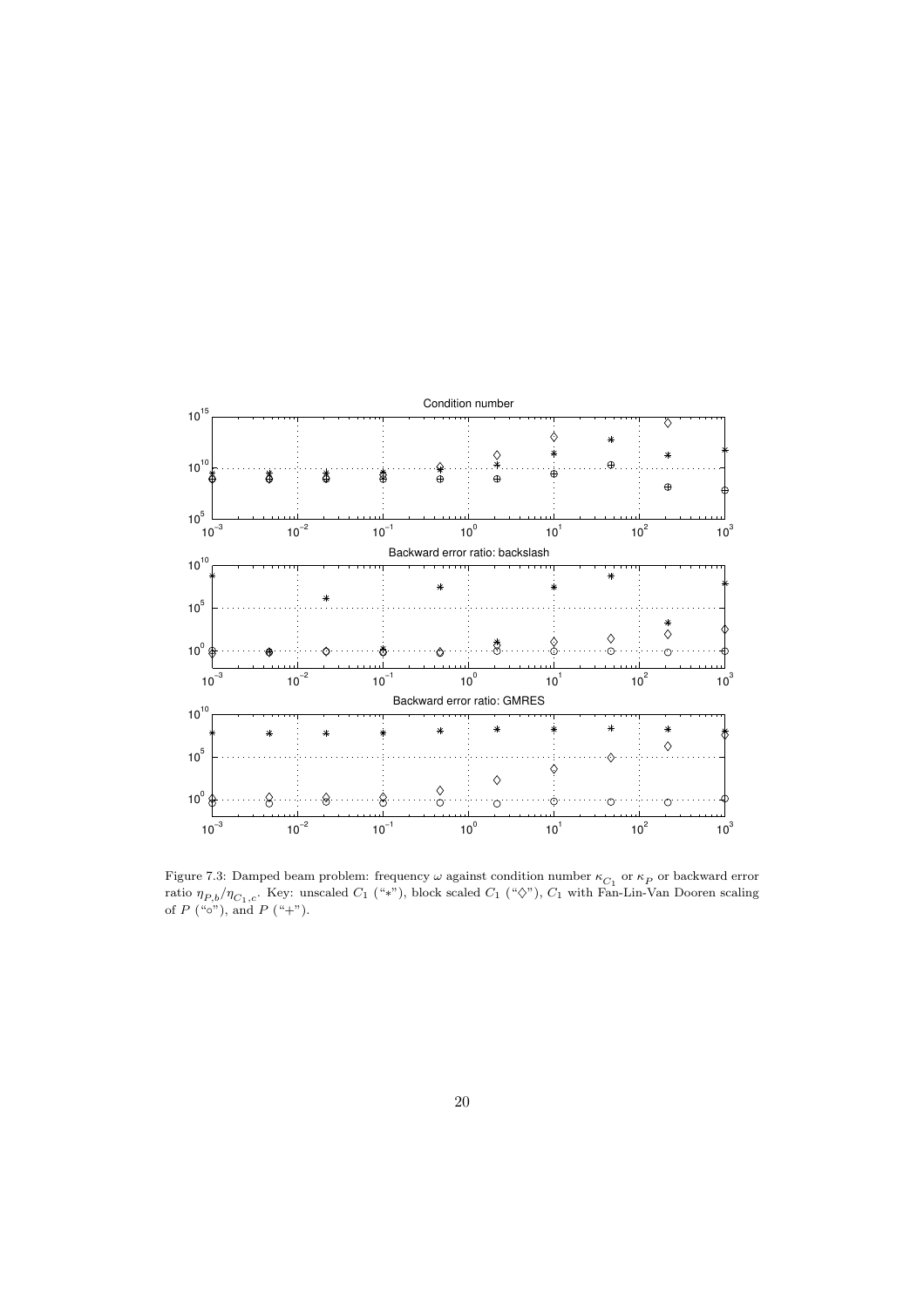#### 8. Concluding remarks

A general technique for solving nonlinear eigenvalue problems and parametrized linear systems is to reduce the nonlinear problem to a larger but simpler (usually linear) problem. For polynomial eigenvalue problems various classes of linearizations have been derived and analyzed. In particular, analysis in [16], [18] compares the sensitivity of the original and certain linearized problems and connects the backward errors of their approximate solutions. In this work we have introduced a way to treat general nonlinear matrix functions  $N(\lambda)$  in terms of one-sided factorizations relating  $N(\lambda)$  to the simpler function  $M(\lambda)$ . We have shown that such factorizations hold in many important special cases and that they imply close relations between the eigensystems of  $N$  and  $M$ (Theorem 3.1) and between the solutions of the parametrized linear systems  $N(\omega)x = b$ and the augmented systems  $M(\omega)z = c$  (Theorem 4.1). We have developed the theory in some detail for parametrized linear systems, which have received little attention in the literature to date, but our techniques are equally applicable to rational and general nonlinear eigenproblems. The one-sided factorization framework provides a balance between simplicity (so that the factorizations can be found) and utility (so that informative results can be proved), and we intend to explore its use further in future work.

#### Acknowledgements

We thank Steve Mackey for helpful comments concerning the role of regularity in this work.

#### A. Appendix

We need the following two pairs of bounds, which are proved in [18, Lem. A.1]:

$$
1 \le \frac{(1+x^2)(1+x^2+x^4+\dots+x^{2(\ell-1)})}{1+x^{2\ell}} \le \ell,
$$
\n(A.1)

$$
\frac{2\ell^{1/2}}{\ell+1} \le \frac{(1+x)(1+x^2+x^4+\dots+x^{2(\ell-1)})^{1/2}}{1+x+x^2+\dots+x^{\ell}} \le 1.
$$
 (A.2)

#### References

- [1] M. Al-Ammari and F. Tisseur. On quadratization of matrix polynomials. MIMS EPrint 2009.xx, Manchester Institute for Mathematical Sciences, The University of Manchester, UK, 2009. In preparation.
- [2] A. Amiraslani, R. M. Corless, and P. Lancaster. Linearization of matrix polynomials expressed in polynomial bases. IMA J. Numer. Anal., 29:141–157, 2009.
- [3] E. N. Antoniou and S. Vologiannidis. A new family of companion forms of polynomial matrices. Electron. J. Linear Algebra, 11:78–87, 2004.
- [4] A. C. Antoulas. Approximation of Large-Scale Dynamical Systems. Society for Industrial and Applied Mathematics, Philadelphia, PA, USA, 2005. ISBN 0-89871-529-6. xxv+479 pp.
- [5] T. Betcke. Optimal scaling of generalized and polynomial eigenvalue problems. SIAM J. Matrix Anal. Appl., 30(4):1320–1338, 2008.
- T. Betcke, N. J. Higham, V. Mehrmann, C. Schröder, and F. Tisseur. NLEVP: A collection of nonlinear eigenvalue problems. http://www.mims.manchester.ac.uk/research/numerical-analysis/ nlevp.html.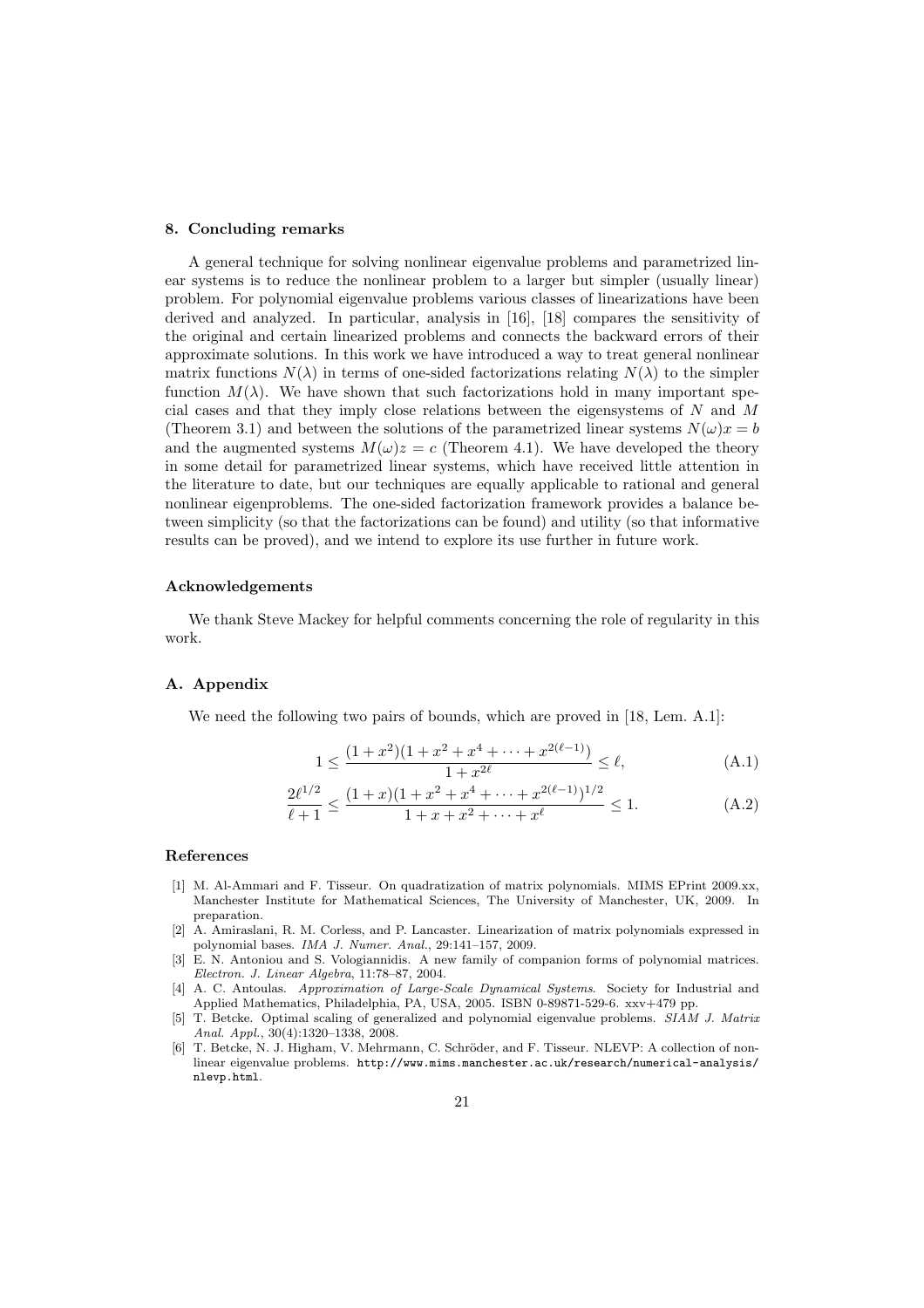- [7] T. Betcke, N. J. Higham, V. Mehrmann, C. Schröder, and F. Tisseur. NLEVP: A collection of nonlinear eigenvalue problems. MIMS EPrint 2008.40, Manchester Institute for Mathematical Sciences, The University of Manchester, UK, Apr. 2008. 18 pp.
- [8] F. De Terán, F. M. Dopico, and D. S. Mackey. Fiedler companion linearizations and the recovery of minimal indices. MIMS EPrint 2009.77, Manchester Institute for Mathematical Sciences, The University of Manchester, UK, 2009. 25 pp.
- [9] F. De Ter´an, F. M. Dopico, and D. S. Mackey. Linearizations of singular matrix polynomials and the recovery of minimal indices. MIMS EPrint 2009.25, Manchester Institute for Mathematical Sciences, The University of Manchester, UK, 2009. 26 pp.
- [10] H.-Y. Fan, W.-W. Lin, and P. Van Dooren. Normwise scaling of second order polynomial matrices. SIAM J. Matrix Anal. Appl., 26(1):252–256, 2004.
- [11] I. Gohberg, P. Lancaster, and L. Rodman. *Matrix Polynomials*. Society for Industrial and Applied Mathematics, Philadelphia, PA, USA, 2009. ISBN 0-898716-81-8. xxiv+409 pp. Unabridged republication of book first published by Academic Press in 1982.
- [12] C.-H. Guo, N. J. Higham, and F. Tisseur. Detecting and solving hyperbolic quadratic eigenvalue problems. SIAM J. Matrix Anal. Appl., 30(4):1593–1613, 2009.
- [13] C.-H. Guo and P. Lancaster. Algorithms for hyperbolic quadratic eigenvalue problems. Math. Comp., 74(252):1777–1791, 2005.
- [14] N. J. Higham. Accuracy and Stability of Numerical Algorithms. Society for Industrial and Applied Mathematics, Philadelphia, PA, USA, second edition, 2002. ISBN 0-89871-521-0. xxx+680 pp.
- [15] N. J. Higham and H.-M. Kim. Numerical analysis of a quadratic matrix equation. IMA J. Numer. Anal., 20(4):499–519, 2000.
- [16] N. J. Higham, R.-C. Li, and F. Tisseur. Backward error of polynomial eigenproblems solved by linearization. SIAM J. Matrix Anal. Appl., 29(4):1218–1241, 2007.
- [17] N. J. Higham, D. S. Mackey, N. Mackey, and F. Tisseur. Symmetric linearizations for matrix polynomials. SIAM J. Matrix Anal. Appl., 29(1):143–159, 2006.
- [18] N. J. Higham, D. S. Mackey, and F. Tisseur. The conditioning of linearizations of matrix polynomials. SIAM J. Matrix Anal. Appl., 28(4):1005–1028, 2006.
- [19] N. J. Higham, D. S. Mackey, F. Tisseur, and S. D. Garvey. Scaling, sensitivity and stability in the numerical solution of quadratic eigenvalue problems. *Internat. J. Numer. Methods Eng.*, 73(3): 344–360, 2008.
- [20] N. J. Higham, F. Tisseur, and P. M. Van Dooren. Detecting a definite Hermitian pair and a hyperbolic or elliptic quadratic eigenvalue problem, and associated nearness problems. Linear Algebra Appl., 351–352:455–474, 2002.
- [21] A. Hilliges, C. Mehl, and V. Mehrmann. On the solution of palindromic eigenvalue problems. In P. Neittaanmäki, T. Rossi, S. Korotov, E. Oñate, J. Périaux, and D. Knörzer, editors, Proceedings of the European Congress on Computational Methods in Applied Sciences and Engineering (EC-COMAS 2004), Jyväskylä, Finland, 2004. http://www.mit.jyu.fi/eccomas2004/proceedings/ proceed.html.
- [22] T.-M. Huang, W.-W. Lin, and J. Qian. Structure-preserving algorithms for palindromic quadratic eigenvalue problems arising from vibration of fast trains.  $SIAM$  J. Matrix Anal. Appl., 30(4): 1566–1592, 2009.
- [23] T.-M. Huang, W.-W. Lin, and W.-S. Su. Palindromic quadratization and structure-preserving algorithm for palindromic matrix polynomials of even degree. NCTS preprints in mathematics, National Center for Theoretical Sciences, National Tsing Hua University, Taiwan, June 2009. 20 pp.
- [24] M. Kuzuoglu and R. Mittra. Finite element solution of electromagnetic problems over a wide frequency range via the Padé approximation. Comput. Methods Appl. Mech. Engrg., 169(3-4): 263–277, 1999.
- [25] P. Lancaster. Lambda-Matrices and Vibrating Systems. Pergamon Press, Oxford, 1966. ISBN 0-486-42546-0. xiii+196 pp. Reprinted by Dover, New York, 2002.
- [26] P. Lancaster. Quadratic eigenvalue problems. Linear Algebra Appl., 150:499–506, 1991.
- [27] P. Lancaster and M. Tismenetsky. The Theory of Matrices. Academic Press, London, second edition, 1985. ISBN 0-12-435560-9. xv+570 pp.
- [28] D. S. Mackey, N. Mackey, C. Mehl, and V. Mehrmann. Structured polynomial eigenvalue problems: Good vibrations from good linearizations. SIAM J. Matrix Anal. Appl., 28(4):1029-1051, 2006.
- [29] D. S. Mackey, N. Mackey, C. Mehl, and V. Mehrmann. Vector spaces of linearizations for matrix polynomials. SIAM J. Matrix Anal. Appl., 28(4):971–1004, 2006.
- [30] K. Meerbergen. Fast frequency response computation for Rayleigh damping. Internat. J. Numer.